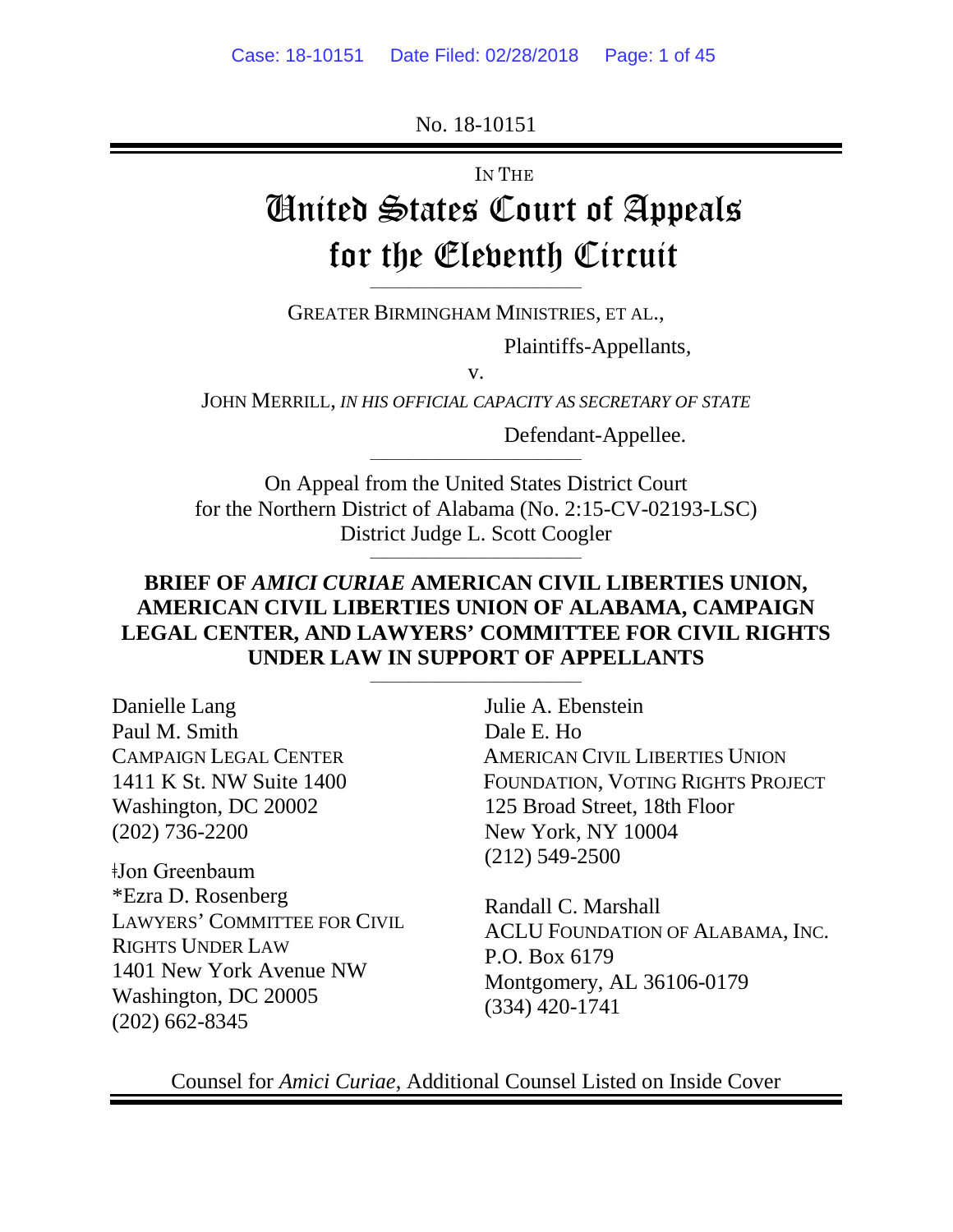\*David Newmann HOGAN LOVELLS US LLP 1735 Market Street Floor 23 Philadelphia, PA 19103 (267) 675 4610

Matthew J. Higgins HOGAN LOVELLS US LLP 555 Thirteenth Street NW Washington, DC 20004 (202) 637 5889

\*Application to the Eleventh Circuit pending ǂ Not admitted to the Eleventh Circuit

Counsel for *Amici Curiae*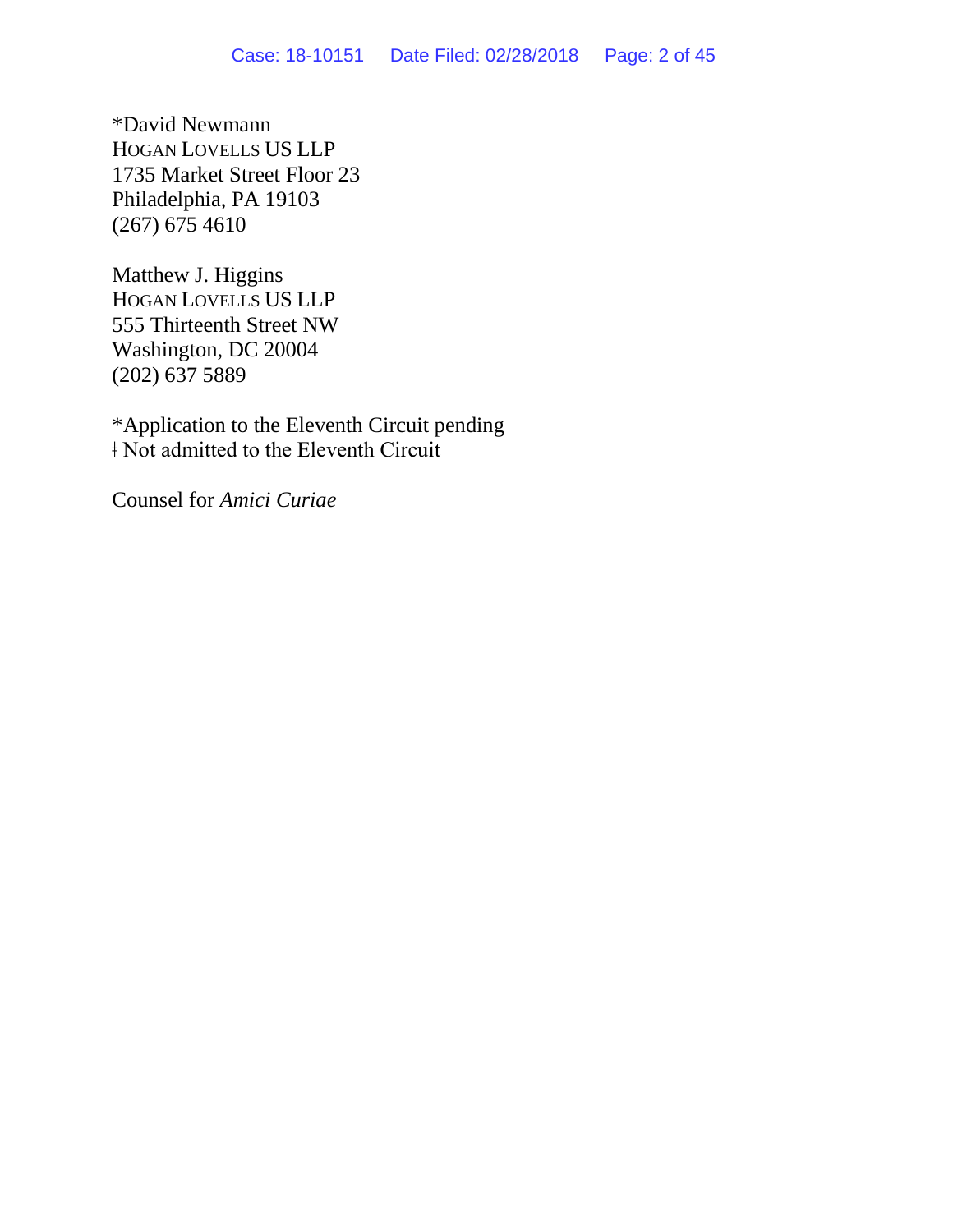## **CERTIFICATE OF INTERESTED PERSONS AND CORPORATE DISCLOSURE STATEMENT**

Pursuant to Rule 26.1 and this Court's Local Rule 26.1-1, the American Civil Liberties Union, the American Civil Liberties Union of Alabama, Campaign Legal Center, and Lawyers' Committee For Civil Rights Under Law states that it has no parent corporations, nor has it issued shared or debt securities to the public. The organizations are not a subsidiary or affiliate of any publicly owned corporation, and no publicly held corporation holds ten percent of its stock. Undersigned counsel for *amici curiae* make the following disclosure of interested parties:

- 1. Aden, Leah C. Counsel for Plaintiffs-Appellants
- 2. Alabama Law Enforcement Agency, Former Defendant
- 3. Alabama Securities Commission, Counsel for the former Defendants Governors Kay Ivey and Robert Bentley
- 4. Alabama State Conference of the National Association for the Advancement of Colored People, Plaintiff-Appellant
- 5. Ambrosio, Giovana Plaintiff-Appellant
- 6. Bentley, Robert J. former Defendant in his official capacity as the Governor of the State of Alabama
- 7. Buschell, Ryan M. Counsel for Plaintiffs-Appellants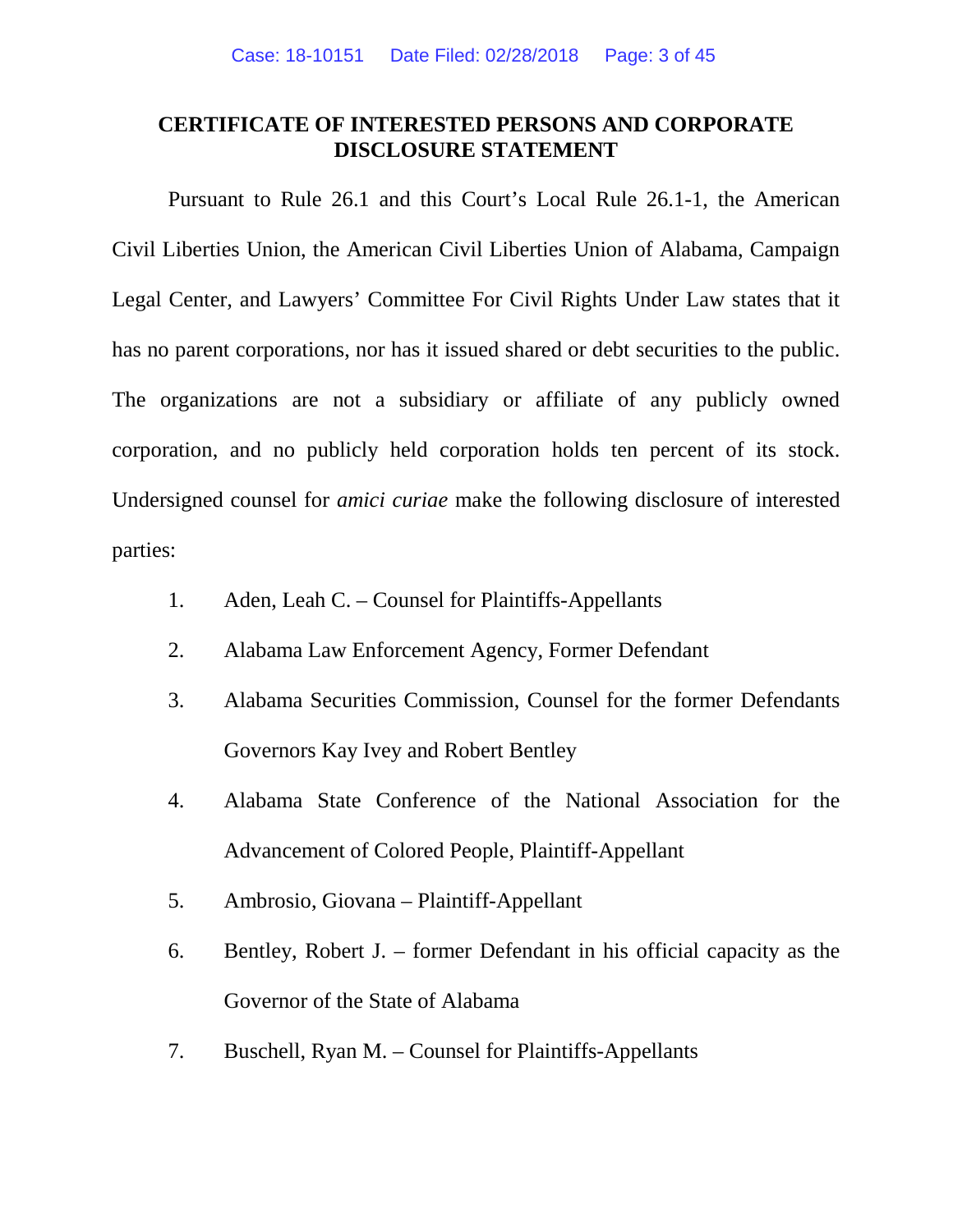- 8. Byrne, David B. Jr. Counsel for the former Defendants Governors Kay Ivey and Robert Bentley in their official capacity
- 9. Collier, Spencer former Defendant-Appellee in his official capacity as the Secretary of Law Enforcement of Alabama
- 10. Coogler, Hon. L. Scott United States District Judge, Northern District of Alabama
- 11. Covington & Burling LLP, Counsel for Plaintiffs-Appellants
- 12. Davis, James W. Counsel for Defendant-Appellee
- 13. Douglas, Scott Executive Director of Plaintiff-Appellant GBM
- 14. Drum, Starr Turner Counsel for the former Defendants Governors Kay Ivey and Robert Bentley in their official capacity
- 15. Ebenstein, Julie Counsel for Amici Curiae
- 16. Escalona, Prim Formby Counsel for the former Defendants Governors Kay Ivey and Robert Bentley in their official capacity
- 17. Fram, Robert D. Counsel for Plaintiffs-Appellants
- 18. Geise, John Michael Counsel for Plaintiffs-Appellants
- 19. Gonzalez, Joshua A. Counsel for Plaintiffs-Appellants
- 20. Greater Birmingham Ministries Plaintiff-Appellant
- 21. Greenbaum, Jon Counsel for Amici Curiae
- 22. Greenberg, Michael former Counsel for Plaintiffs-Appellants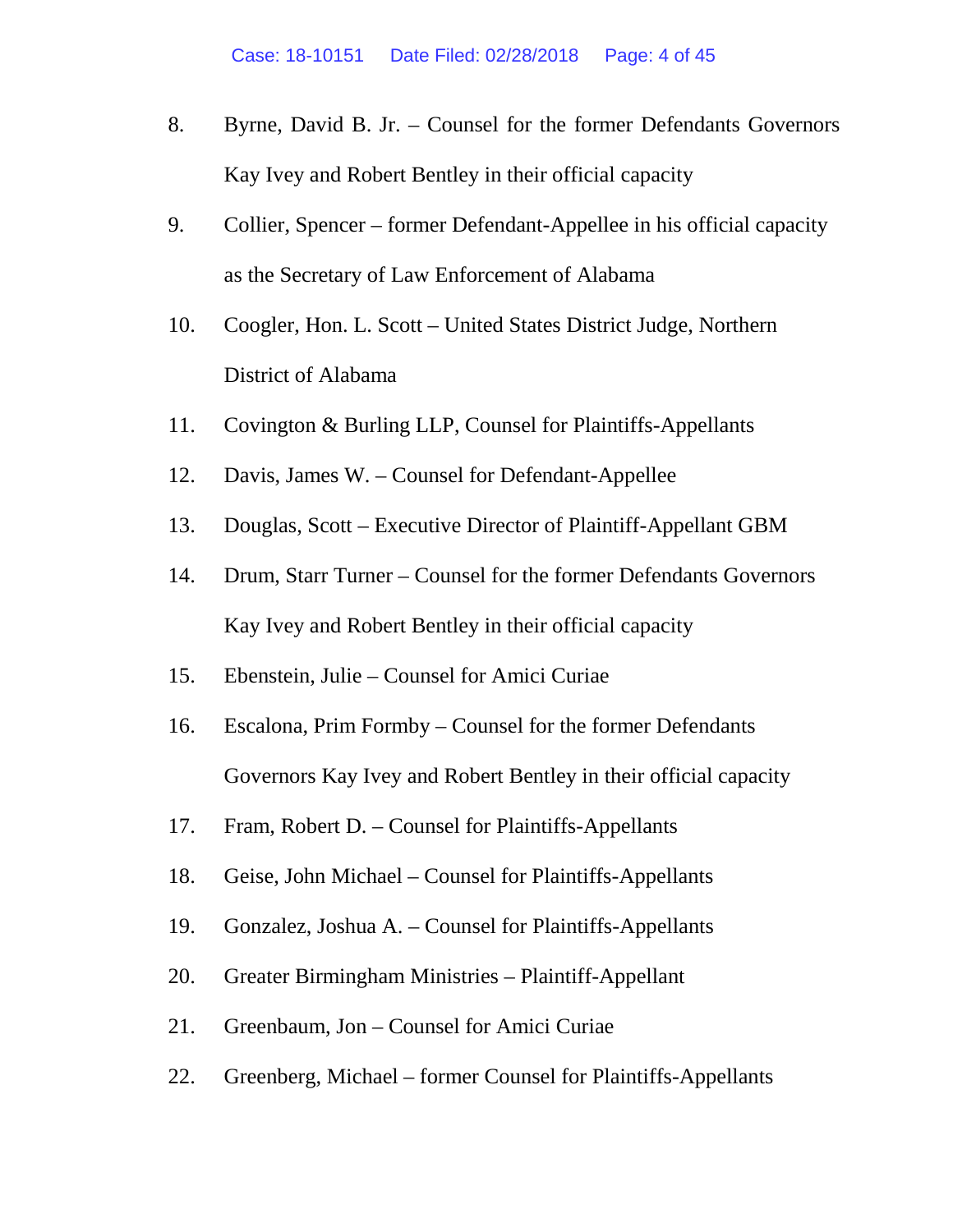- 23. Grossman, Joanne B. Counsel for Plaintiffs-Appellants
- 24. Harawa, Daniel Counsel for Plaintiffs-Appellants
- 23. Harris, Shameka Plaintiff-Appellant
- 24. Higgins, Matthew Counsel for Amici Curiae
- 25. Ho, Dale Counsel for Amici Curiae
- 26. Hogan Lovells US LLP Counsel for Amici Curiae
- 27. Howell, Laura E. Counsel for Defendant-Appellee
- 28. Huang, Sylvia Counsel for Plaintiffs-Appellants
- 29. Ifill, Sherrilyn A. Counsel for Plaintiffs-Appellants
- 30. Ivey, Kay E. former Defendant in her official capacity as the Governor of the State of Alabama
- 31. Johnson, Jr., Herman N. former Counsel for Plaintiffs-Appellants
- 32. Laird, Richard J. Jr. former Counsel for Defendant-Appellee
- 33. Lang, Danielle Counsel for Amici Curiae
- 34. Lee, Wallace J. former Counsel for Plaintiffs-Appellants
- 35. Lewis, Aaron Counsel for Plaintiffs-Appellants
- 36. Mangan, Mary Kathryn former Counsel for Defendant-Appellee
- 37. Marshall, Randall Counsel for Amici Curiae
- 38. Marshall, Steven T. Counsel for Defendant-Appellee and former Defendant in his official capacity as the Attorney General of Alabama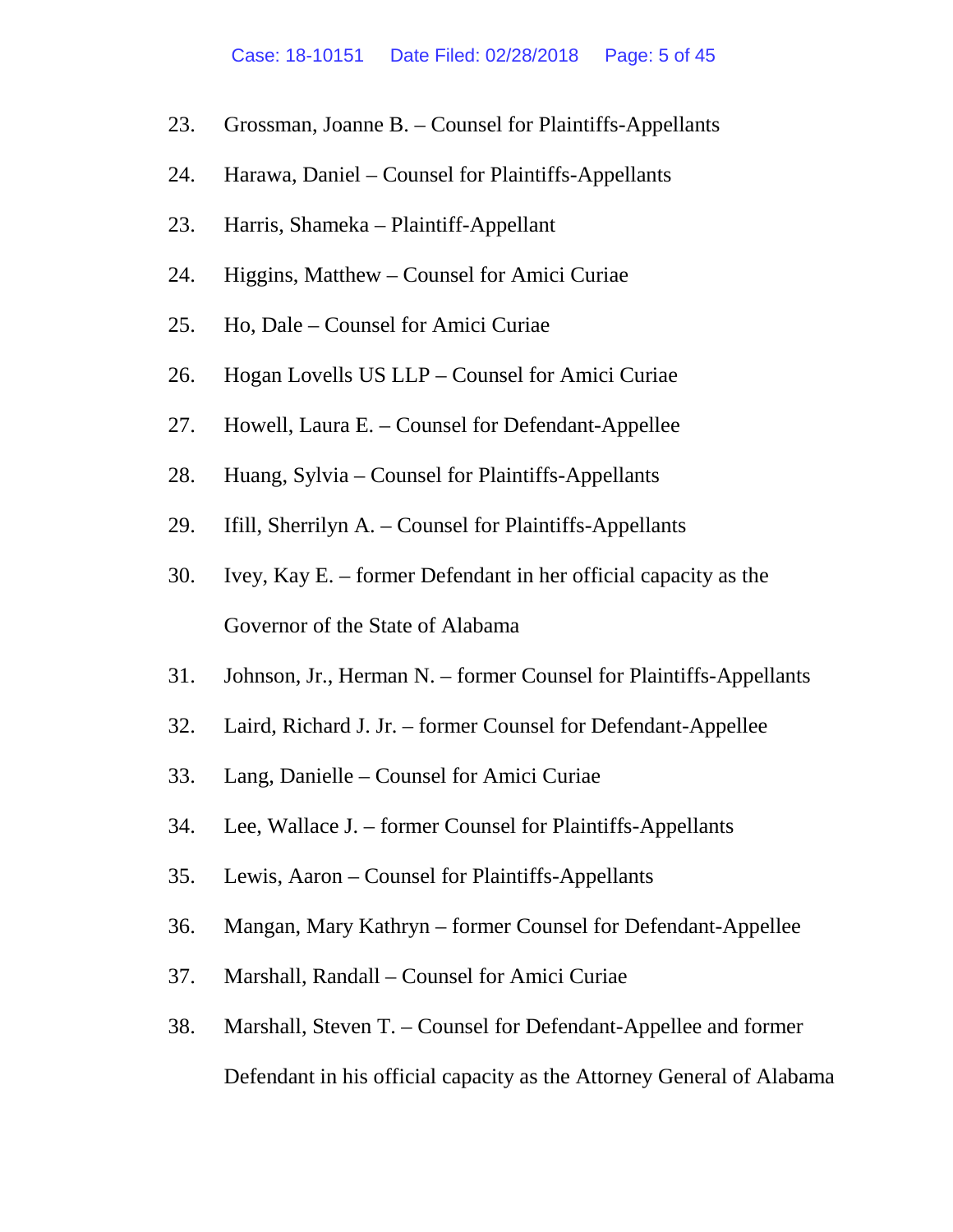- 39. Maynard Cooper & Gale PC, Counsel for the former Defendants Governors Kay E. Ivey and Robert J. Bentley in their official capacity
- 40. Maze, Corey L. Counsel for Defendant-Appellee
- 41. McCollum, Carrie E. Counsel for the former Defendants Governors Kay Ivey and Robert Bentley in their official capacity
- 42. McGuire, Joseph Mitchell Counsel for Plaintiffs-Appellants
- 43. Merle, Natasha C. Counsel for Plaintiffs-Appellants
- 44. Merrill, John Secretary of State for the State of Alabama, Defendant-Appellee
- 45. Messick, Misty Shawn Fairbanks Counsel for Defendant-Appellee
- 46. Montag, Coty R. Counsel for Plaintiffs-Appellants
- 47. Newman, David Counsel for Amici Curiae
- 48. NAACP Legal Defense and Educational Fund, Inc., Counsel for Plaintiffs-Appellants
- 49. Neiman, John C. Jr. Counsel for the former Defendants Governors Kay Ivey and Robert Bentley
- 50. Nelson, Janai S. Counsel for Plaintiffs-Appellants
- 51. Oatis, Richard B. Counsel for Plaintiffs-Appellants
- 52. Parker, William G. Jr. Counsel for Defendant-Appellee
- 53. Prakash, Swati R. Counsel for Plaintiffs-Appellants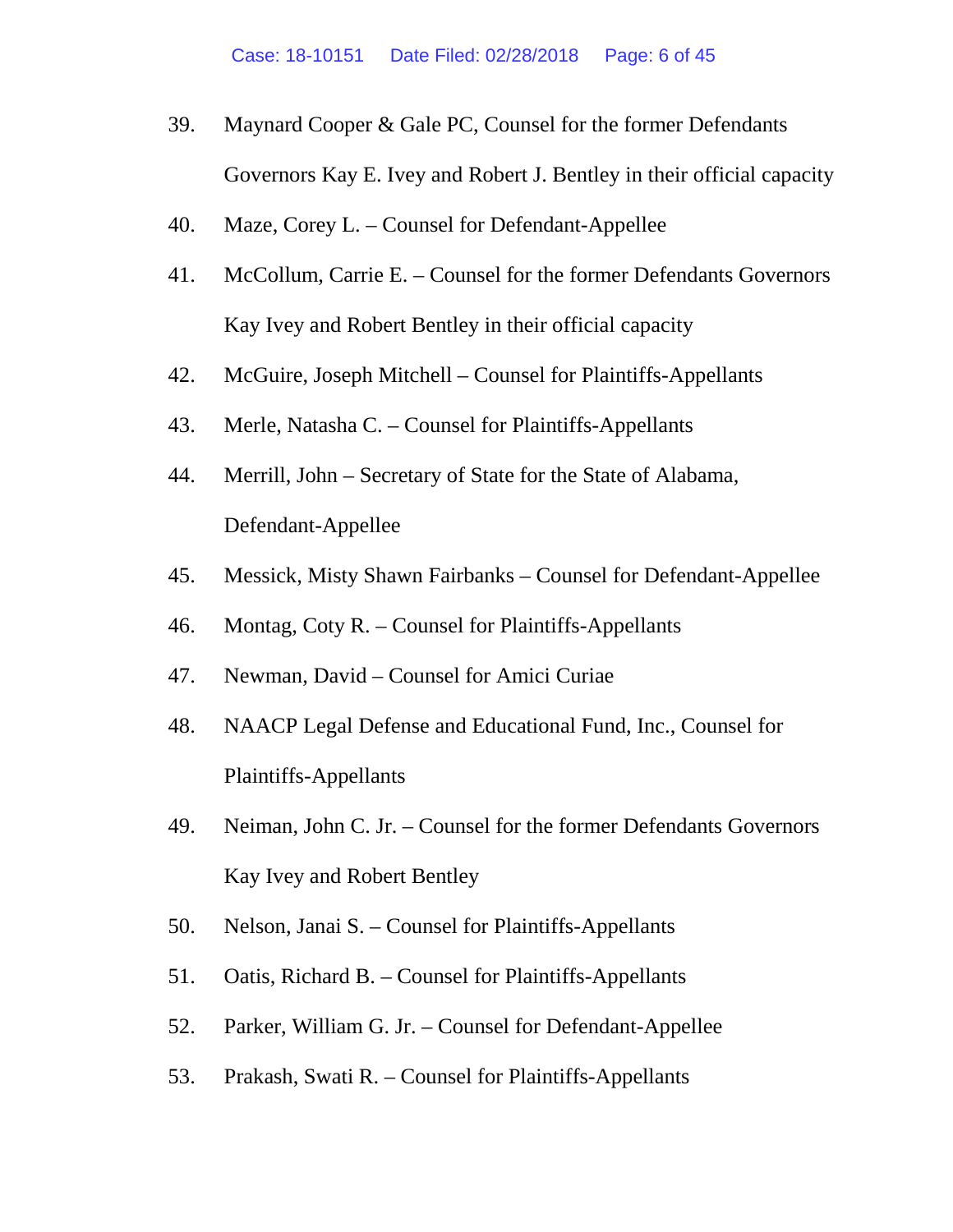- 54. Reese, Elizabeth former Counsel for Plaintiffs-Appellants
- 55. Robinson, Michael W. Counsel for former Defendant Stan Stabler
- 56. Rosenberg, Ezra D. Counsel for Amici Curiae
- 57. Ross, Deuel Counsel for Plaintiffs-Appellants
- 58. Shafroth, Nathan E. Counsel for Plaintiffs-Appellants
- 59. Silvers, Debra former Plaintiff-Appellant
- 60. Simelton, Benard President of Plaintiff-Appellant Alabama NAACP
- 61. Sinclair, Winfield J. Counsel for Defendant-Appellee
- 62. Smith, James McCall Counsel for Plaintiffs-Appellants
- 63. Smith, Paul Counsel for Amici Curiae
- 64. Spital, Samuel Counsel for Plaintiffs-Appellants
- 65. Stabler, Stan former Defendant-Appellee in his official capacity as the Secretary of Law Enforcement of Alabama
- 66. Still, W. Edward former Counsel for Plaintiffs-Appellants
- 67. Strange, Luther former Counsel for Defendant-Appellee and former Defendant in his official capacity as the Attorney General of Alabama
- 68. Swarns, Christina former Counsel for Plaintiffs-Appellants
- 69. Tolbert, Corrinda former Plaintiff-Appellant
- 70. Ware, Elizabeth Plaintiff-Appellant
- 71. Wilberforce, Nana Counsel for Plaintiffs-Appellants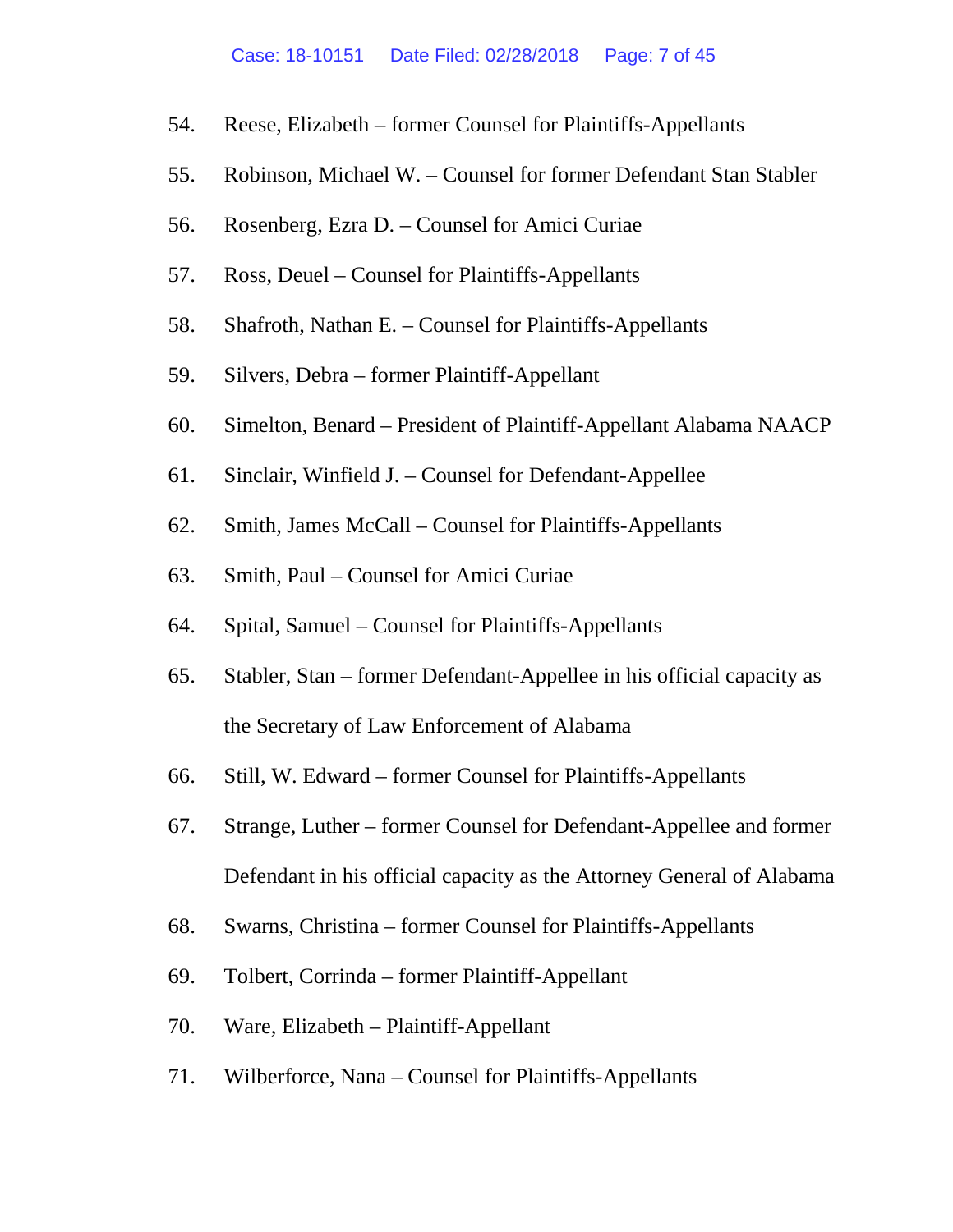- 72. Williams, Edna former Plaintiff-Appellant
- 73. Wu, Victorien former Counsel for Plaintiffs-Appellants
- 74. Yangy, Xiyun former Counsel for Plaintiffs-Appellants
- 75. Zaragoza, Liliana former Counsel for Plaintiffs-Appellants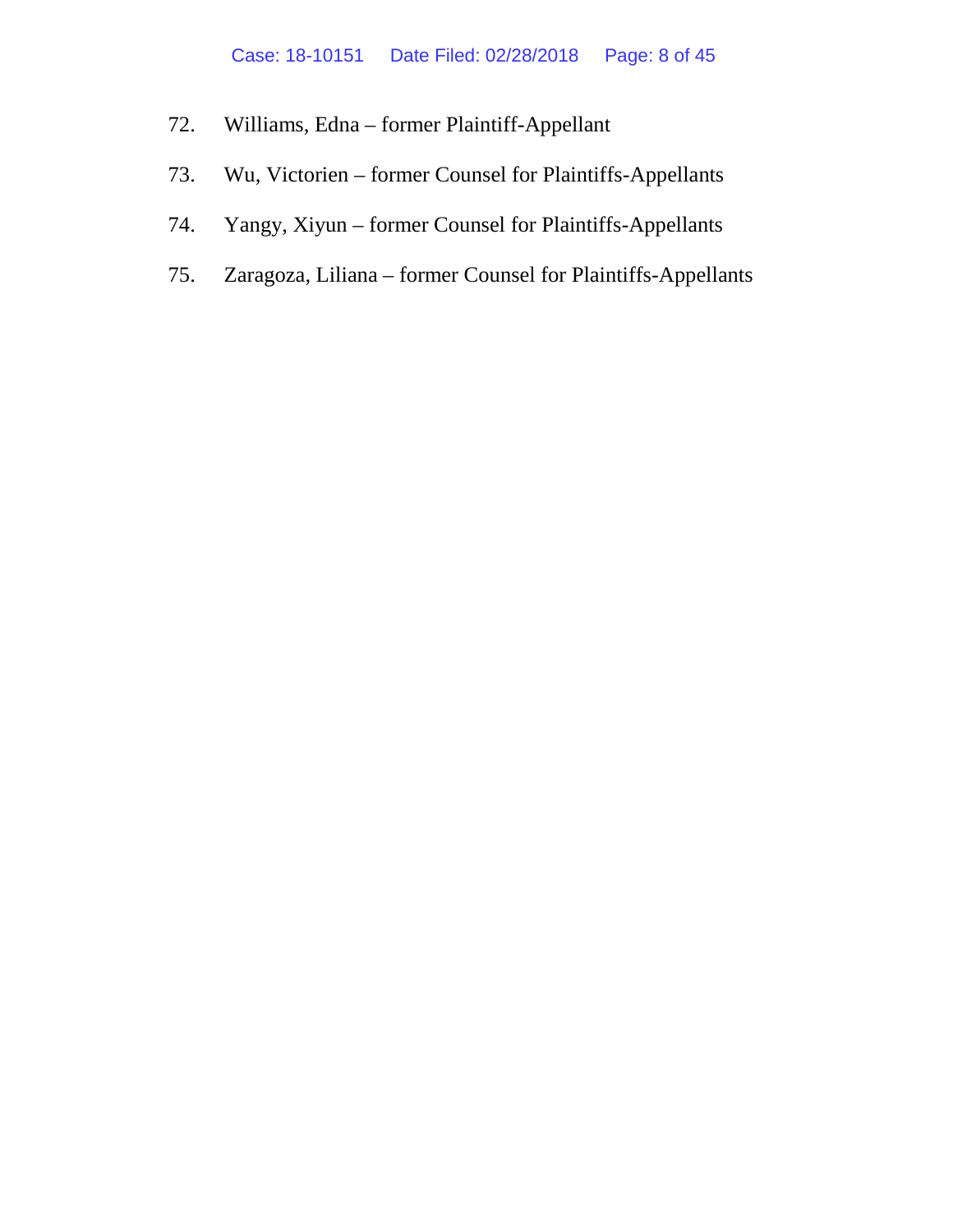# **TABLE OF CONTENTS**

|    |           | CERTIFICATE OF INTERESTED PERSONS AND CORPORATE<br><b>DISCLOSURE STATEMENT</b>                                                                                                       |
|----|-----------|--------------------------------------------------------------------------------------------------------------------------------------------------------------------------------------|
|    |           |                                                                                                                                                                                      |
|    |           |                                                                                                                                                                                      |
|    |           |                                                                                                                                                                                      |
|    |           |                                                                                                                                                                                      |
| I. |           | THE DISTRICT COURT APPLIED INCORRECT LEGAL<br>ADJUDICATING PLAINTIFFS'<br>STANDARDS IN                                                                                               |
|    | A.        | Arlington Heights Requires A Full Inquiry Into                                                                                                                                       |
|    | <b>B.</b> | The District Court, Based On Its Perception Of The<br>Degree Of Disproportionate Impact, Erroneously Ignored<br>All Other Evidence Of Discriminatory Intent And                      |
|    | C.        | The District Court's Disproportionate Impact Analysis<br>Used Improper Standards To Weigh The Law's Burden                                                                           |
|    |           | 1.<br>The Court Erred By Applying Anderson-Burdick<br>To Analyze The Burdens Associated With<br>Plaintiffs' Intentional Discrimination Claims 13                                     |
|    |           | 2.<br>The Court Improperly Set An Elevated Standard<br>Impact By Ignoring The Fifteenth<br>Of<br>Amendment's<br>Protections Against<br>The                                           |
|    | D.        | The District Court's Improper Application Of Anderson-<br>Burdick Led To An Erroneous Review Of Plaintiffs'<br><b>Intentional Discrimination Claim Using A Rational Basis</b><br>.20 |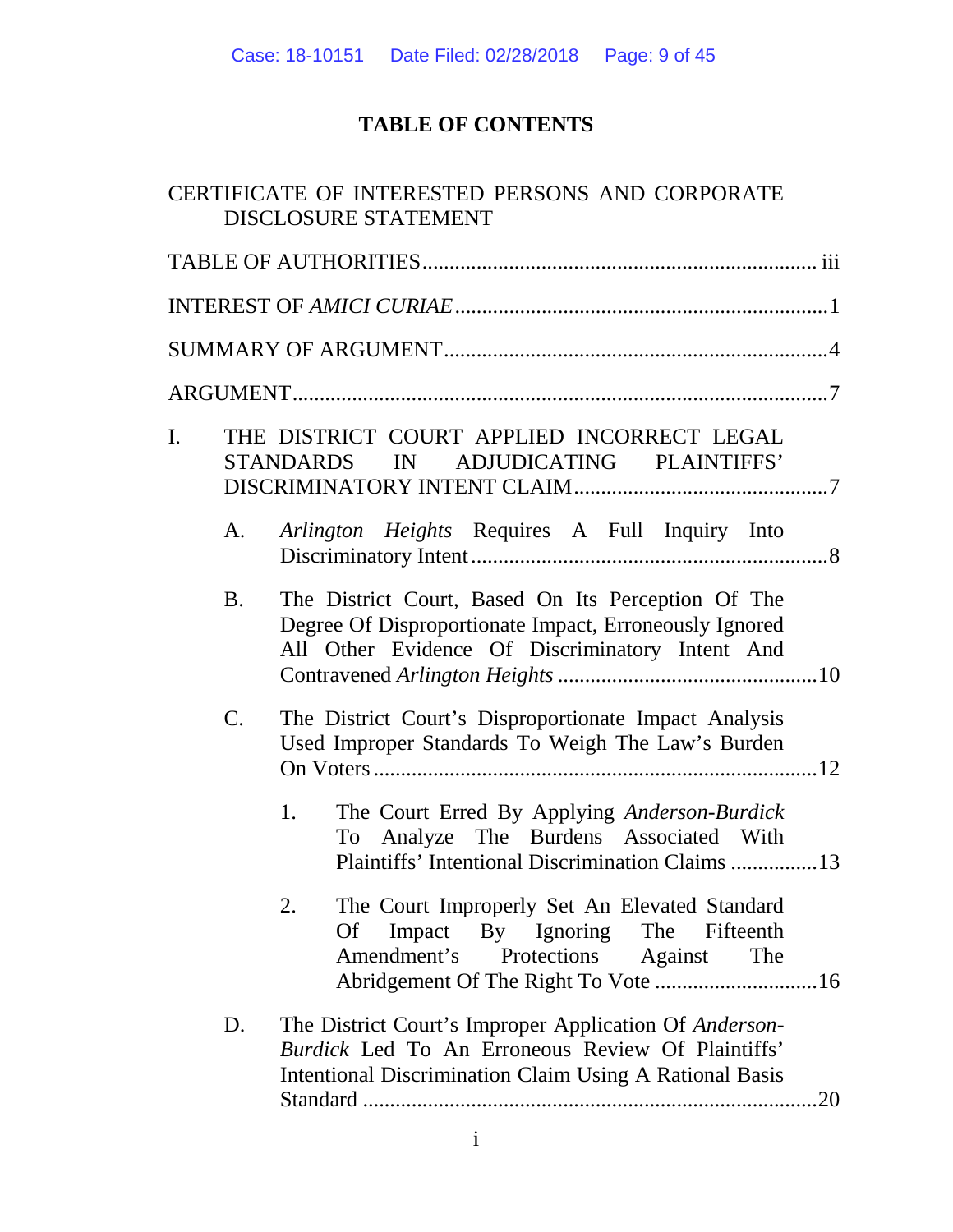| $\Pi$ . |                | HAD THE COURT APPLIED PROPER STANDARDS,<br>DEFENDANTS WOULD HAVE BEEN DENIED |     |
|---------|----------------|------------------------------------------------------------------------------|-----|
|         |                |                                                                              | .22 |
|         | A.             | Historical Background And Sequence Of Events Leading                         | .23 |
|         |                |                                                                              |     |
|         | <b>B.</b>      | Legislators Knowledge Of Racially Disparate Impact25                         |     |
|         | $\mathbf{C}$ . | Shelby County And Alabama's Implementation Of The                            |     |
|         |                |                                                                              | .26 |
|         | D.             | HB 19 Has An Impact That Bears More Heavily On                               |     |
|         |                |                                                                              | .26 |
|         |                |                                                                              | .29 |
|         |                |                                                                              |     |
|         |                |                                                                              | 31  |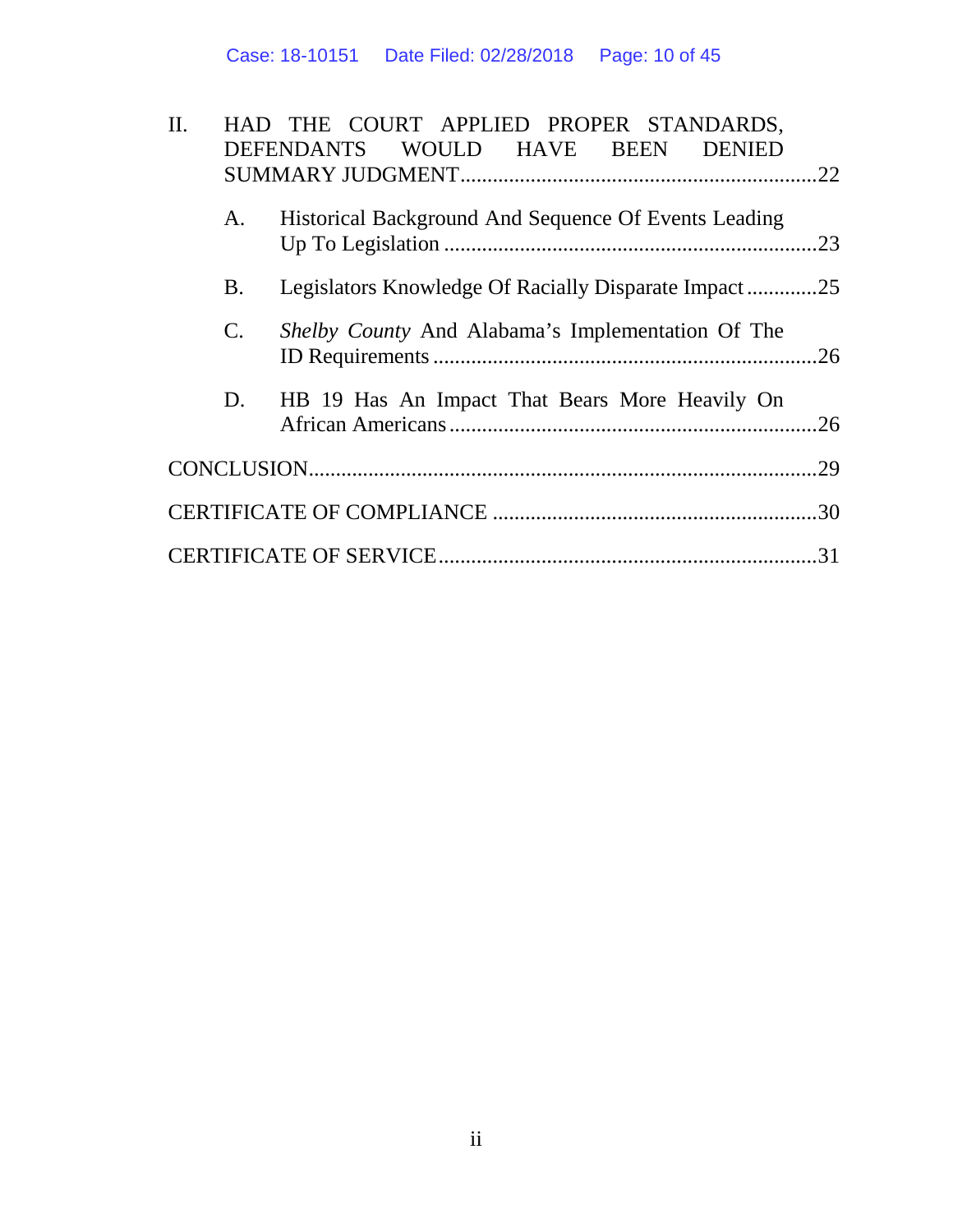# **TABLE OF AUTHORITIES**

# **Page(s)**

# **CASES:**

| Alabama Legislative Black Caucus v. Alabama,                                               |  |
|--------------------------------------------------------------------------------------------|--|
| Anderson v. Celebrezze,                                                                    |  |
| Arizona v. Inter Tribal Council of Arizona, Inc.                                           |  |
| Askew v. City of Rome,                                                                     |  |
| Bethune-Hill v. Virginia State Bd. of Elections,                                           |  |
| Burdick v. Takushi,                                                                        |  |
| Chisom v. Roemer,                                                                          |  |
| Church of Scientology Flag Serv. Org., Inc. v. City of Clearwater,                         |  |
| City of Carrollton Branch of NAACP v. Stallings,                                           |  |
| City of Richmond v. United States,                                                         |  |
| Coal. for Equity & Excellence in Maryland Higher Educ. v. Maryland<br>Higher Educ. Comm'n, |  |
| Common Cause/Georgia v. Billups,                                                           |  |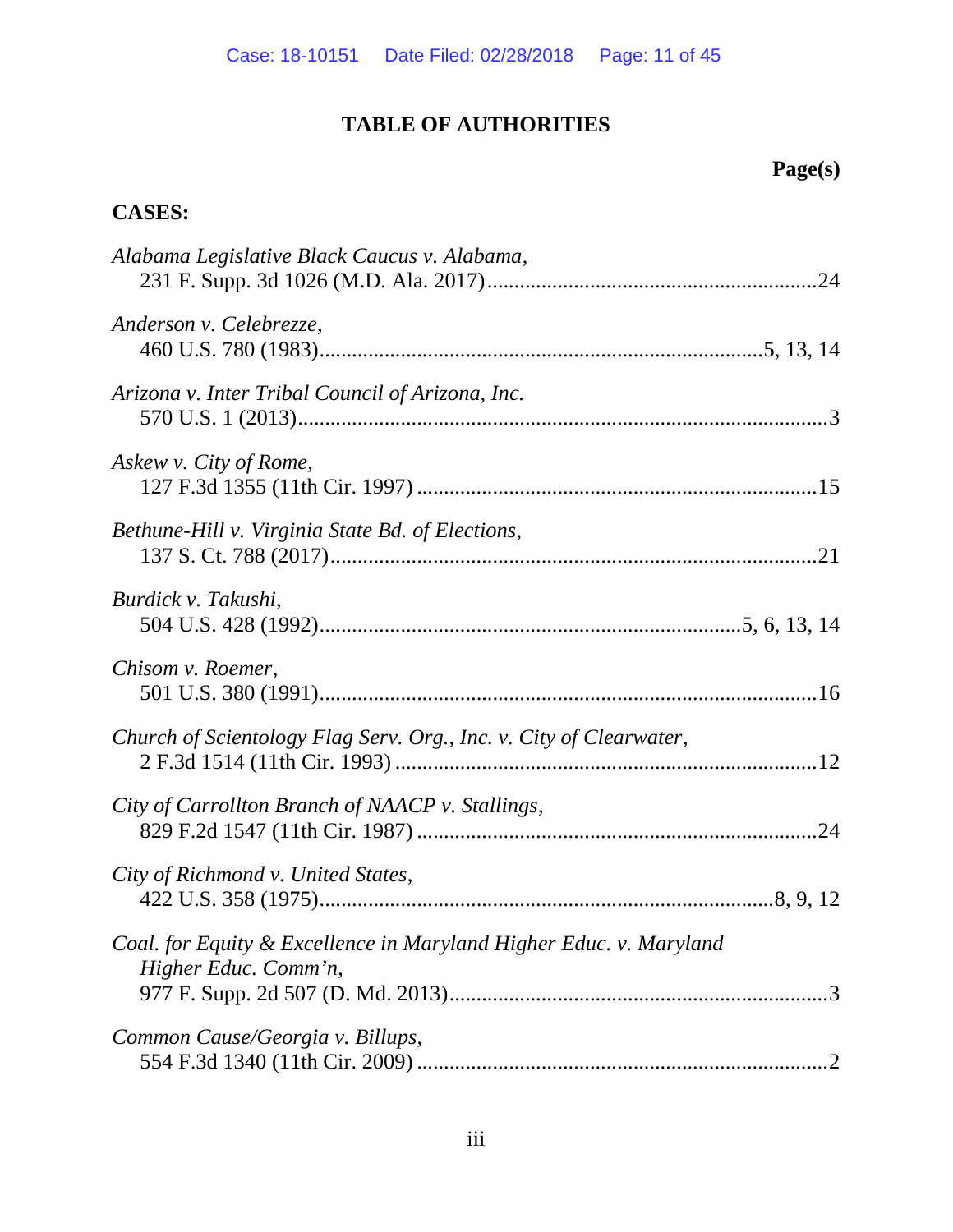# Case: 18-10151 Date Filed: 02/28/2018 Page: 12 of 45

| Cooper v. Harris,                                                                             |
|-----------------------------------------------------------------------------------------------|
| Crawford v. Marion Cty. Election Bd.,                                                         |
| Davis v. Williams,                                                                            |
| Evenwel v. Abbott,                                                                            |
| Frank v. Walker,                                                                              |
| Garza v. Cty. of Los Angeles,                                                                 |
| Georgia State Conference of the NAACP v. Fayette Cty. Bd. of<br>$Comm'r$ ,                    |
| Gill v. Whitford,                                                                             |
| Glenn v. Brumby,                                                                              |
| Greater Birmingham Ministries v. Merrill,                                                     |
| Harris v. McCrory,<br>159 F. Supp. 3d 600 (M.D.N.C. Feb. 5, 2016), <i>affirmed</i> 137 S. Ct. |
| Hunt v. Cromartie,                                                                            |
| Hunter v. Underwood,                                                                          |
| Lodge v. Buxton,                                                                              |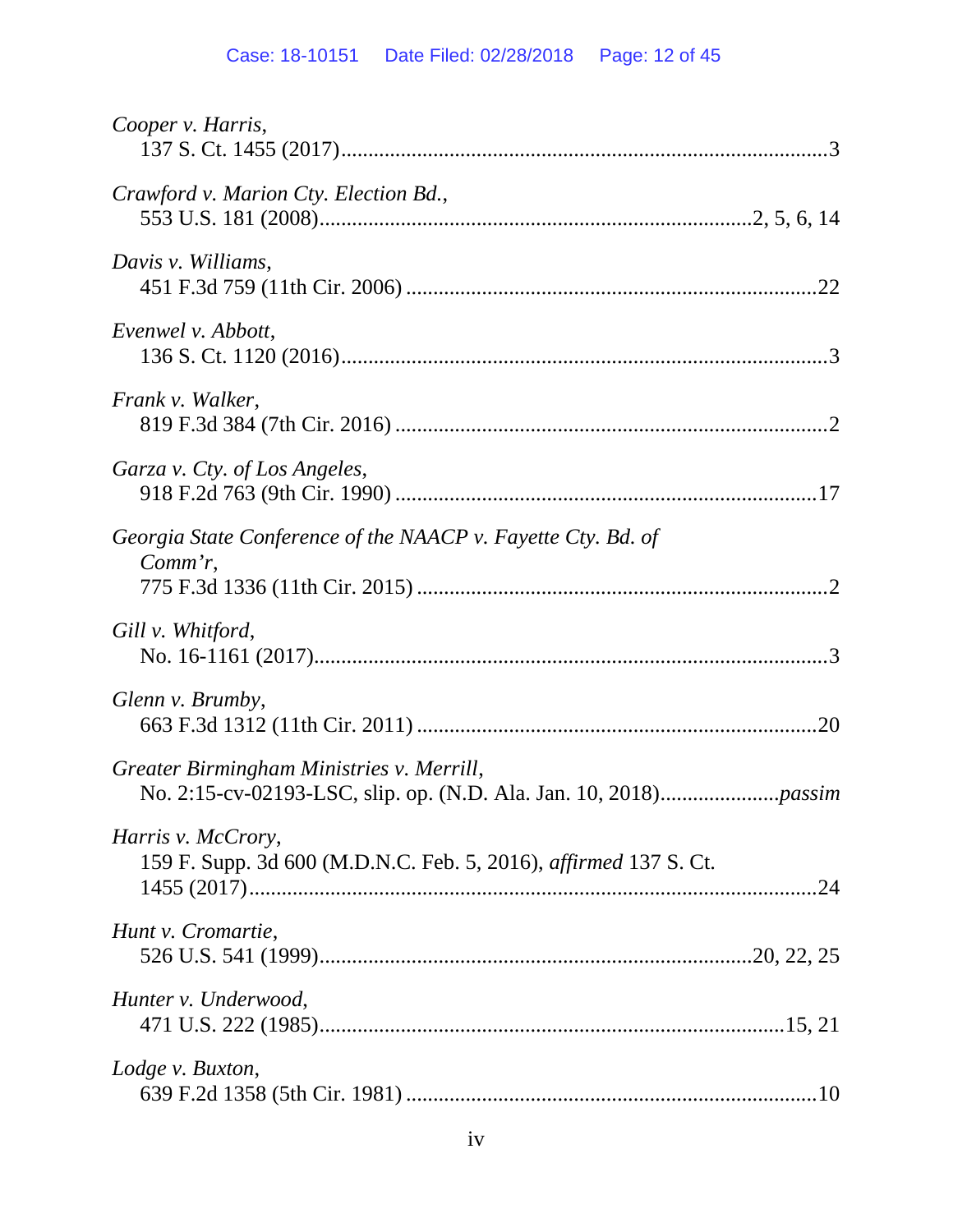# Case: 18-10151 Date Filed: 02/28/2018 Page: 13 of 45

| LULAC v. Reagan,                      |  |
|---------------------------------------|--|
| MHANY Mgmt., Inc. v. Cty. of Nassau,  |  |
| Missouri v. Jenkins,                  |  |
| Moore v. GEICO Gen. Ins. Co.,         |  |
| NAACP v. McCrory,                     |  |
| Palmer v. Thompson,                   |  |
| Patino v. City of Pasadena,           |  |
| Reno v. Bossier Parish Sch. Bd.,      |  |
| Romer v. Evans,                       |  |
| Shelby Cty. v. Holder,                |  |
| Smith v. Meese,                       |  |
| Stout v. Jefferson Cty. Bd. of Educ., |  |
| United States v. City of Yonkers,     |  |
| Veasey v. Abbott,                     |  |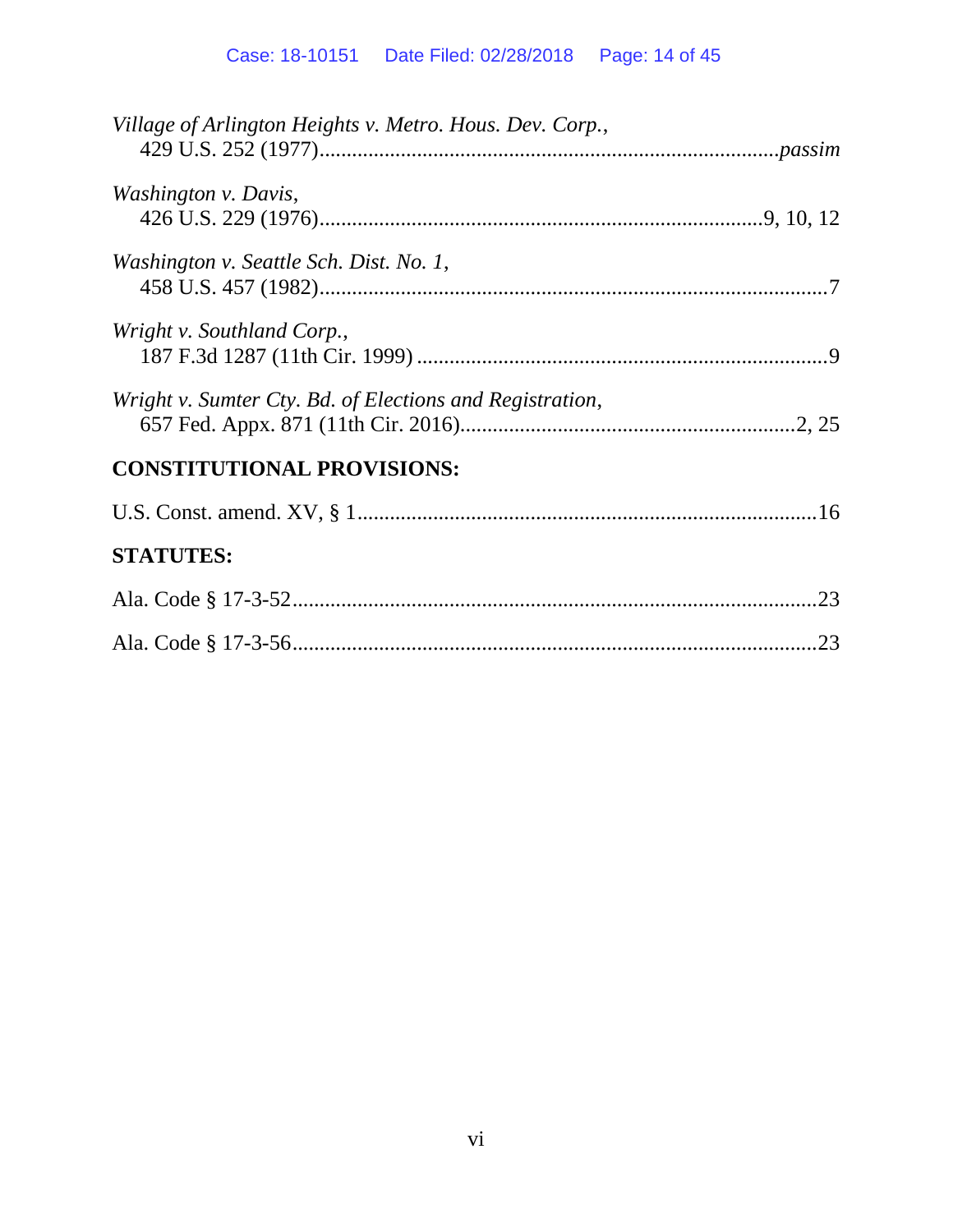# IN THE United States Court of Appeals for the Eleventh Circuit

GREATER BIRMINGHAM MINISTRIES, ET AL.,

\_\_\_\_\_\_\_\_\_\_\_\_\_\_\_\_\_\_\_

Plaintiffs-Appellants*,*

v.

JOHN MERRILL, *IN HIS OFFICIAL CAPACITY AS SECRETARY OF STATE*

\_\_\_\_\_\_\_\_\_\_\_\_\_\_\_\_\_\_\_\_

Defendant-Appellee.

On Appeal from the United States District Court for the Northern District of Alabama (No. 2:15-CV-02193-LSC) District Judge L. Scott Coogler

\_\_\_\_\_\_\_\_\_\_\_\_\_\_\_\_\_\_\_\_

# **BRIEF OF** *AMICI CURIAE* **AMERICAN CIVIL LIBERTIES UNION, AMERICAN CIVIL LIBERTIES UNION OF ALABAMA, CAMPAIGN LEGAL CENTER, AND LAWYERS' COMMITTEE FOR CIVIL RIGHTS UNDER LAW IN SUPPORT OF APPELLANTS**

\_\_\_\_\_\_\_\_\_\_\_\_\_\_\_\_\_\_\_\_

## **INTEREST OF** *AMICI CURIAE*

The American Civil Liberties Union (ACLU) is a nationwide, nonprofit, nonpartisan organization with approximately 1.75 million members, dedicated to protecting the fundamental liberties and basic civil rights guaranteed by the U.S. Constitution and our nation's civil rights laws. The ACLU of Alabama is a statewide affiliate of the national ACLU, with thousands of members throughout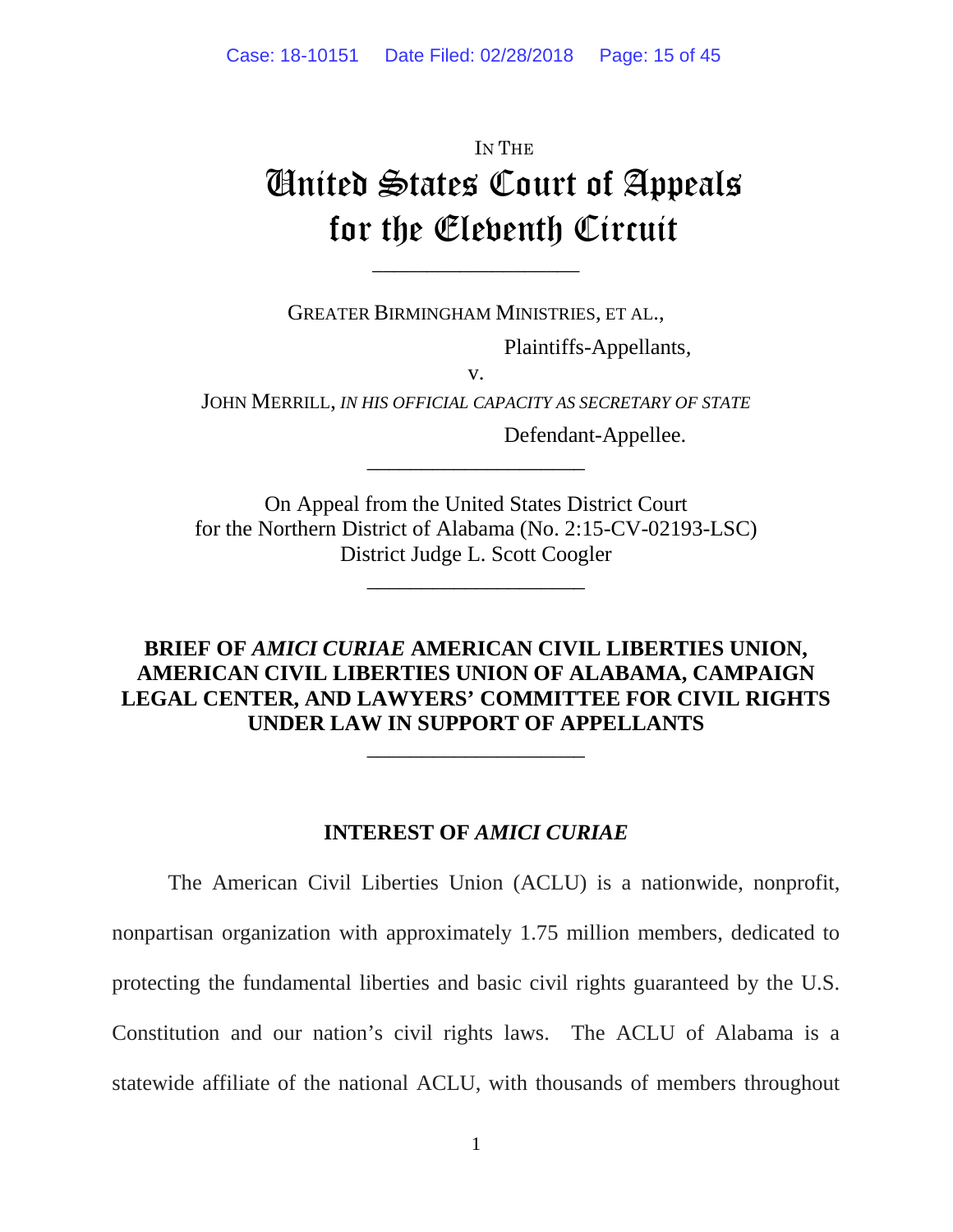the state. The ACLU Voting Rights Project has litigated more than 300 voting rights cases since 1965, including several voting rights cases before this Court in which the ACLU served as party's counsel or as an amicus, including *Wright v. Sumter Cty. Bd. of Elections and Registration*, 657 Fed. Appx. 871 (11th Cir. 2016); *Georgia State Conference of the NAACP v. Fayette Cty. Bd. of Comm'r*, 775 F.3d 1336 (11th Cir. 2015) and *Common Cause/Georgia v. Billups*, 554 F.3d 1340 (11th Cir. 2009). Amici have a significant interest in the outcome of this case and in other cases concerning laws that require voters to present certain forms of photo identification in order to exercise their fundamental right to vote. The ACLU and its affiliates have litigated challenges to voter ID laws throughout the country, including in North Carolina, Wisconsin, and Indiana. *See NAACP v. McCrory*, 831 F.3d 204 (4th Cir. 2016); *Frank v. Walker*, 819 F.3d 384 (7th Cir. 2016); *Crawford v. Marion Cty. Election Bd.*, 553 U.S. 181 (2008).

The Campaign Legal Center (CLC) is a nonpartisan nonprofit organization that has been working for fifteen years to advance democracy through law. CLC is dedicated to fighting for a political process that is accessible to all citizens, resulting in a representative, responsive and accountable government. The challenged law in this case impedes that mission because it discriminates against minority voters and visits disparate and unnecessary burdens on their access to the ballot box. CLC has litigated many voting rights cases in federal courts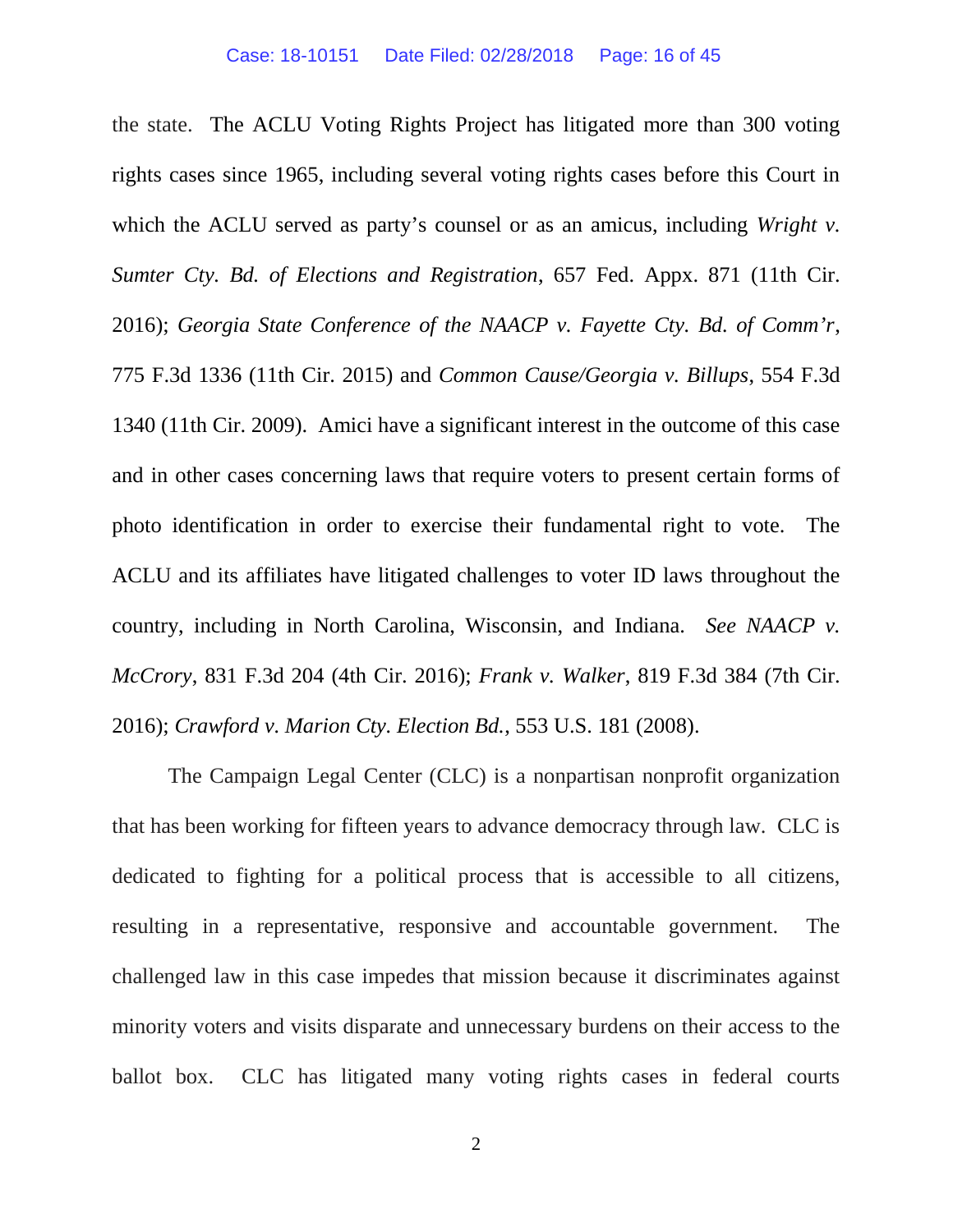nationwide, including as arguing counsel for the plaintiffs in the recent United States Supreme Court case, *Gill v. Whitford*, No. 16-1161 (2017), as counsel for plaintiffs in *Veasey v. Abbott*, 830 F.3d 216 (5th Cir. 2016) (challenging Texas's Photo ID Law), and as counsel for plaintiffs in *LULAC v. Reagan*, No. 2:17-cv-04102 (D. Ariz. 2017) (challenging Arizona's dual registration system). CLC has filed *amicus curiae* briefs in every major voting rights case before the Supreme Court in recent years, including *Cooper v. Harris*, 137 S. Ct. 1455 (2017), *Evenwel v. Abbott*, 136 S. Ct. 1120 (2016), and *Shelby Cty. v. Holder*, 570 U.S. 529 (2013).

The Lawyers' Committee for Civil Rights Under Law (Lawyers' Committee) is a nonpartisan, nonprofit organization that was formed in 1963 at the request of President John F. Kennedy to enlist the private bar's leadership and resources in combating racial discrimination. The principal mission of the Lawyers' Committee is to secure equal justice for all through the rule of law. To that end, the Lawyers' Committee has participated in hundreds of impact lawsuits challenging race discrimination prohibited by the Constitution and federal statutes. *See, e.g., Arizona v. Inter Tribal Council of Arizona, Inc.* 570 U.S. 1 (2013); *Shelby Cty. v. Holder,* 133 S. Ct. 2612 (2013); *MHANY Mgmt., Inc. v. Cty. of Nassau*, 819 F.3d 581 (2d Cir. 2016); *Coal. for Equity & Excellence in Maryland Higher Educ. v. Maryland Higher Educ. Comm'n*, 977 F. Supp. 2d 507 (D. Md. 2013); *Veasey v.*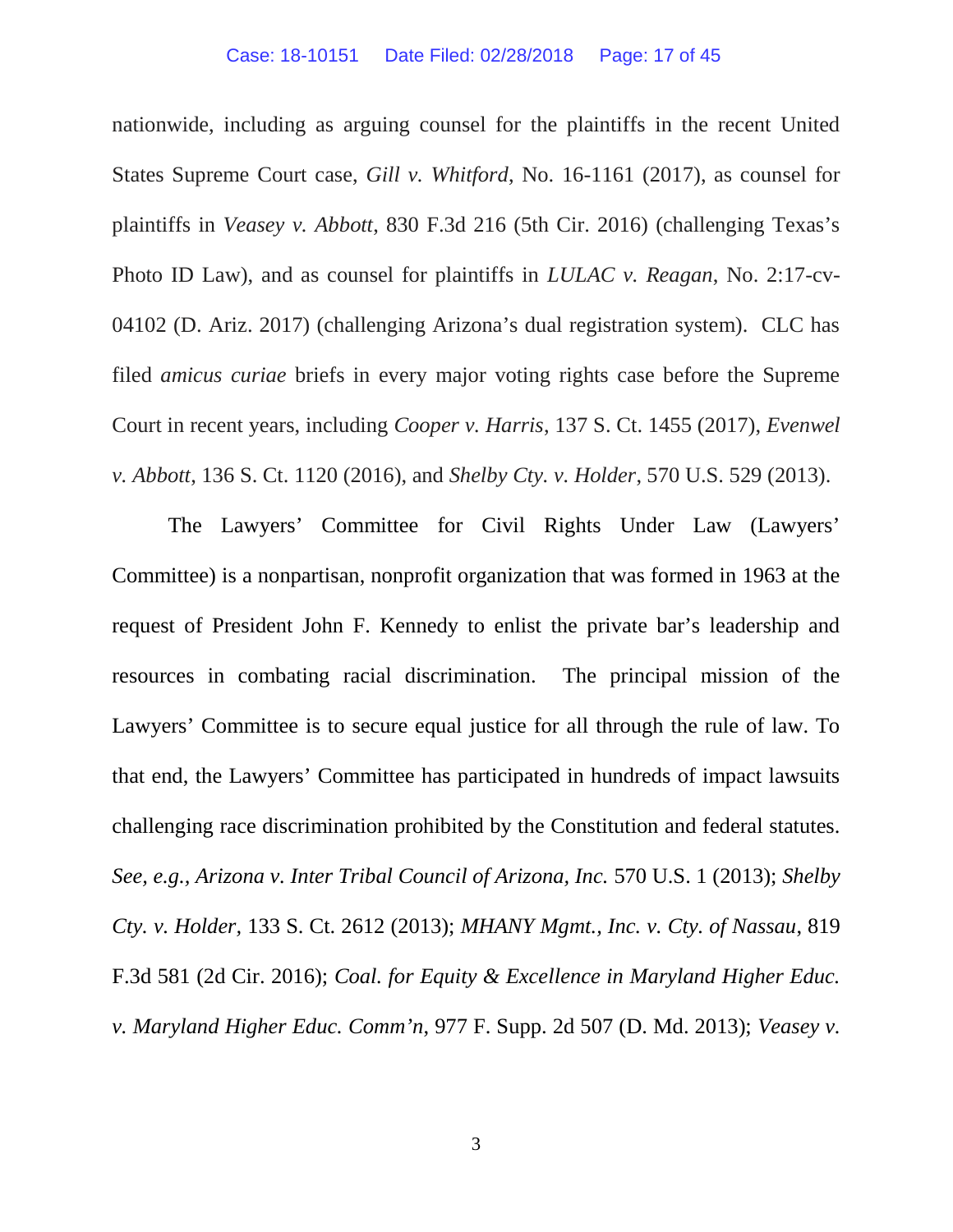*Abbott*, 830 F.3d 216 (5th Cir. 2016). The Lawyers' Committee has an interest in the instant appeal because it raises important issues that are central to its mission.

The parties have consented to the filing of this Amicus brief.<sup>1</sup>

### **SUMMARY OF ARGUMENT**

This case—and the pivotal question of whether House Bill 19 ("HB 19"), Alabama's Photo ID Law, was passed with discriminatory intent—must be resolved at trial. Before HB 19 was passed, one of the framers of what would become that law cited the absence of a photo ID law in Alabama as "beneficial to the Black power structure." *Greater Birmingham Ministries v. Merrill*, No. 2:15 cv-02193-LSC, slip. op. at 10, 43 (N.D. Ala. Jan. 10, 2018) ("Op."). Other legislators who ultimately voted for HB 19 had referred to Black voters as "illiterates" and "aborigines." Op. 10, 42. And in the same session, the Alabama legislature passed a redistricting plan already held unconstitutional by a threejudge court because it was predominantly motivated by race. *Id.* at 11. Nevertheless, the District Court failed to weigh this evidence of discriminatory intent, explaining instead that because it viewed the impact of the law on voters as a mere "inconvenience," albeit one disproportionately visited on African

<sup>1</sup> Pursuant to Federal Rule of Appellate Procedure 29(c)(5), *amici* certify that this brief was not authored in whole in or part by either party's counsel; that neither party nor their counsel contributed money to fund preparing or submitting this brief; and that no person other than *amici* contributed money to fund preparing or submitting this brief.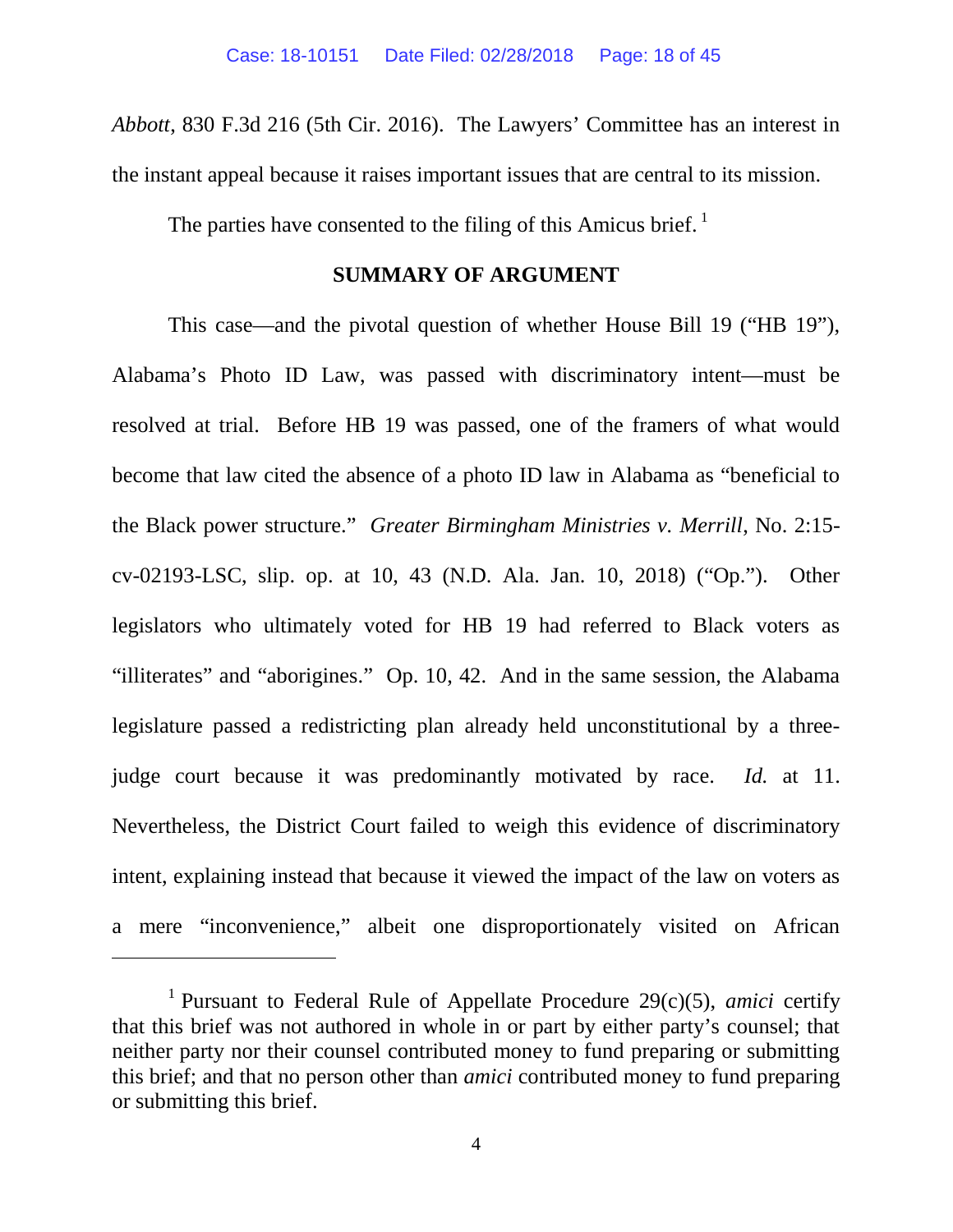#### Case: 18-10151 Date Filed: 02/28/2018 Page: 19 of 45

Americans, there was no need for a full-scale intent analysis. Op. 49. The District Court's approach constitutes legal error because it ignores settled and controlling precedent, embodied in the leading case of *Village of Arlington Heights v. Metropolitan Housing Development Corp.*, that claims of intentional discrimination require a complete analysis of all of the direct and circumstantial evidence of intentional discrimination on the basis of race. 429 U.S. 252, 266 (1977).

The District Court compounded its error by treating a "substantial burden" showing, *see Anderson v. Celebrezze*, 460 U.S. 780, 788–89 (1983); *Burdick v. Takushi*, 504 U.S. 428, 443–44 (1992), as a prerequisite for intentional discrimination claims, and equating an *Anderson-Burdick* violation with an unsupportable "prevented from voting" standard, Op. 48. This is not the law. The express language of the Fifteenth Amendment states that the right to vote shall neither be denied nor "abridged" on account of race.

The *Anderson-Burdick* balancing test is applicable *only* in assessing voting burdens where there is *no* intentional discrimination claim, and permits reasonable, nondiscriminatory laws so long as the government's justification for the law is "sufficiently weighty" to justify the burden imposed on voters*. Crawford v. Marion Cty. Election Bd.*, 553 U.S. 181, 191 (2008) (Stevens, J., plurality op.) (internal quotation marks and citation omitted) (emphasis added). Under this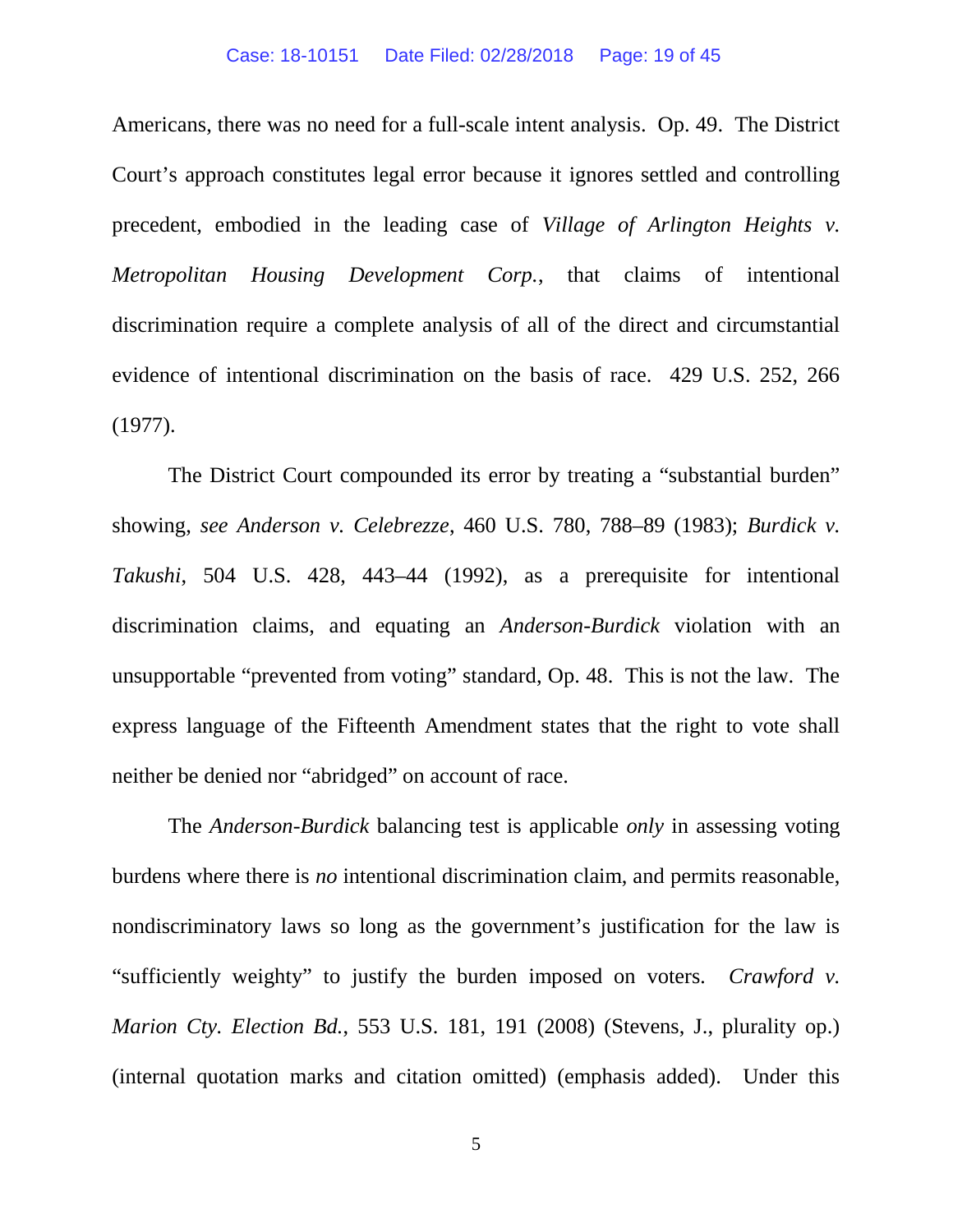#### Case: 18-10151 Date Filed: 02/28/2018 Page: 20 of 45

sliding scale standard, laws that a court deems "reasonable *non-*discriminatory restrictions" on voting will often pass muster as long as they are supported by "relevant and legitimate state interests." *Id.* at 190–91 (internal quotation marks and citation omitted) (emphasis added). Strict scrutiny of *non-*discriminatory laws are reserved for those laws that severely restrict the right to vote. *See id.* at 189–90 (citing *Burdick*, 504 U.S. at 433–34).

On the other hand, the standard of review for laws that are motivated by *discriminatory* intent is much more stringent. Burdens on the right to vote that might otherwise be acceptable if motivated by legitimate state regulatory interests are nevertheless unconstitutional if imposed for *discriminatory* purposes. All intentionally discriminatory barriers placed between voters and the ballot box even if perceived by a court as slight—offend our Constitution.

By shunting aside the issue of discriminatory intent and applying instead the inapposite *Anderson-Burdick* test, the District Court effectively transformed Plaintiffs' claim from a racial discrimination claim into a non-racial claim. The District Court's upending of the *Arlington Heights* standard requires a clear and unwavering correction.

6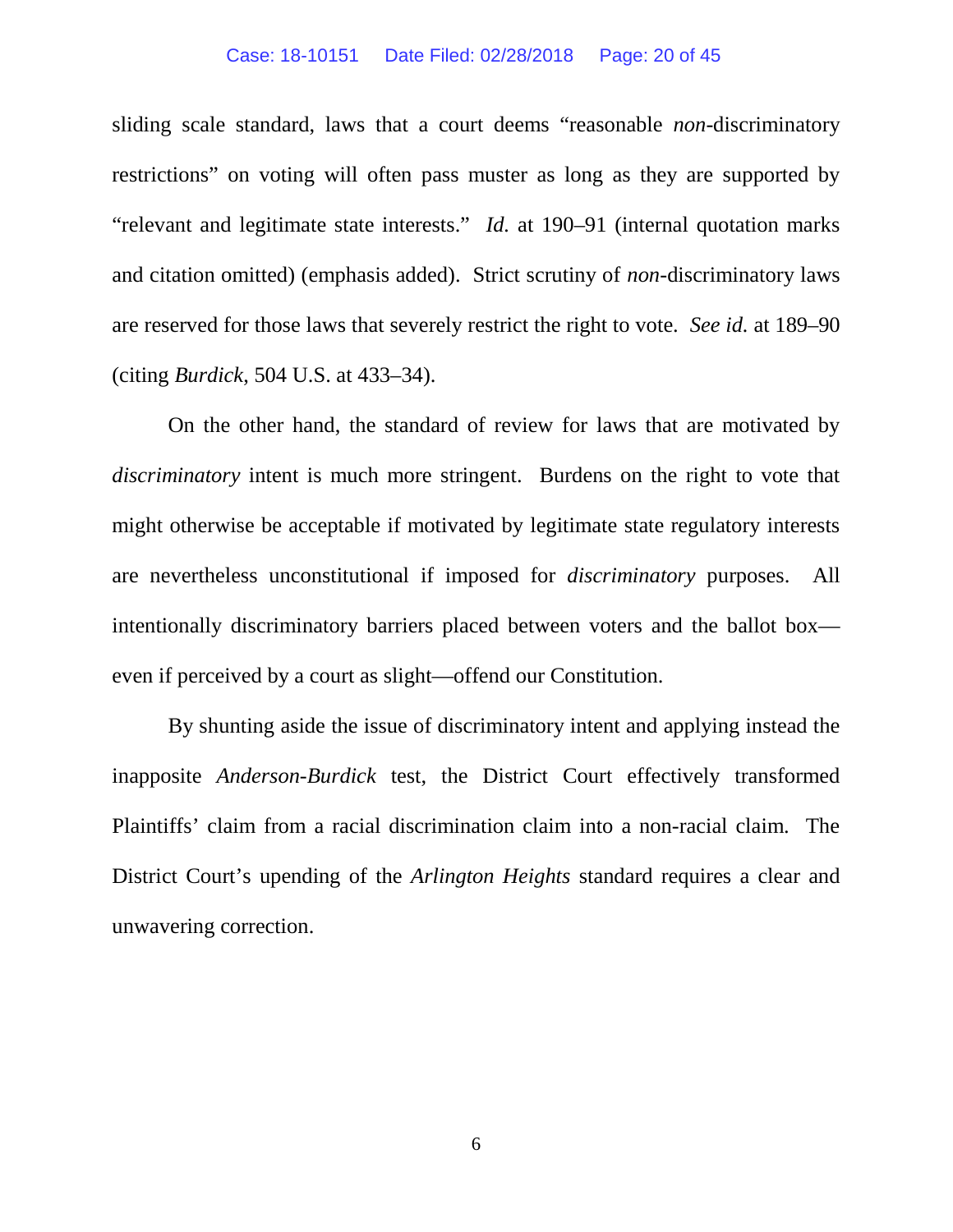#### **ARGUMENT**

# **I. THE DISTRICT COURT APPLIED INCORRECT LEGAL STANDARDS IN ADJUDICATING PLAINTIFFS' DISCRIMINATORY INTENT CLAIM**

When ruling on a claim that a facially neutral law was passed with racially discriminatory intent, courts must conduct a fact-heavy, "sensitive inquiry" to determine if "invidious discriminatory purpose was a motivating factor." *Arlington Heights*, 429 U.S. at 266; *see also Washington v. Seattle Sch. Dist. No. 1*, 458 U.S. 457, 484–85 (1982) ("[I]nquiry into intent is necessary" to determine if a facially neutral law was passed on the basis of racial considerations). Here, although the District Court paid lip-service to the *Arlington Heights* guidelines, it declined to perform the "highly fact-sensitive" intent inquiry that *Arlington Heights* demands. Op. 45, 54. The Court ruled instead that because it found the Photo ID Law did not "prevent anyone from voting," Op. 54, or otherwise impose a "substantial burden" on African Americans, it was not unconstitutional. Op. 49. According to the District Court, if the law does not impose a substantial burden on voters, it has "no discriminatory impact," and it would serve no purpose to "further consider the other *Arlington Heights* factors." Op. 54.<sup>2</sup>

<sup>&</sup>lt;sup>2</sup> Amici focus this brief on the legal errors in the District Court's application of the wrong legal standards to Plaintiffs' intentional discrimination claim. However, as described in detail in Appellants' brief, the district court also erred in its factual findings at the summary judgment stage regarding the burden imposed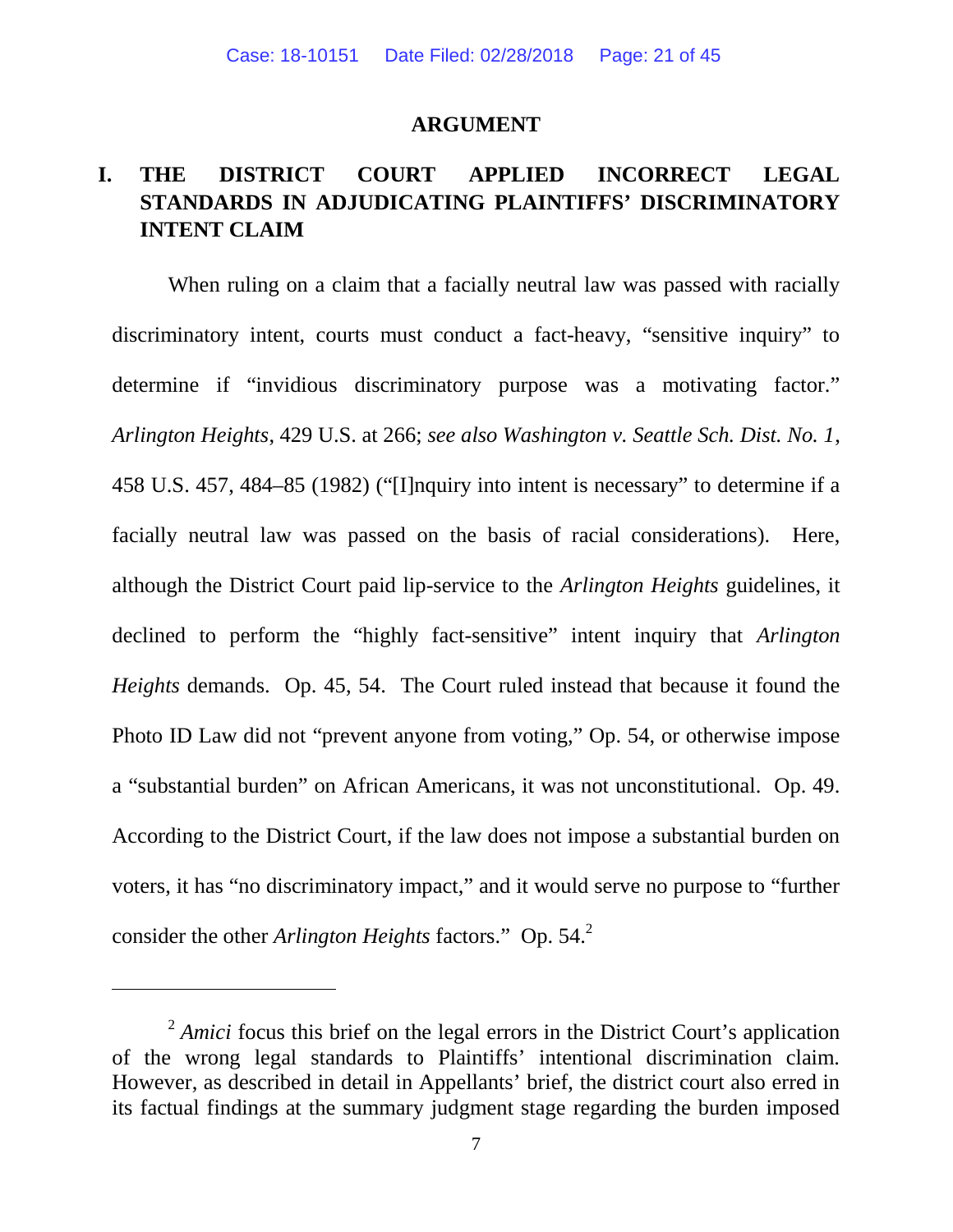#### Case: 18-10151 Date Filed: 02/28/2018 Page: 22 of 45

The District Court's approach is fatally flawed for at least two related reasons. First, controlling precedent mandates that the trial court undertake a complete analysis of the totality of the direct and circumstantial evidence of discriminatory purpose. The court cannot stop the inquiry into discriminatory intent simply because it views a burden on voters as slight.

Second, in assessing the discriminatory impact of the law as part of the intent analysis, the court erred in applying the *Anderson*-*Burdick* standard, which applies to cases challenging *non-*discriminatory laws. Op. 49. The District Court's approach ignores the fundamental distinction between voting rights actions based on discrimination claims and those *not* based on discrimination claims.

The District Court's erroneous approach ultimately led it to give deference to the State's justification for HB 19, a deference that is impermissible if the law was enacted with discriminatory intent.

# **A.** *Arlington Heights* **Requires A Full Inquiry Into Discriminatory Intent**

As this Court has explained: "official actions motivated by a discriminatory purpose 'have no legitimacy at all under our Constitution.'" *Stout v. Jefferson Cty. Bd. of Educ.*, No. 17-12338, 2018 WL 827855, at \*19 (11th Cir. Feb. 13, 2018)

by HB 19. Only by drawing inferences in favor of Defendants could the District Court reach its factual conclusions that the law does not impose substantial burdens on any voter or prevent any eligible citizen from voting.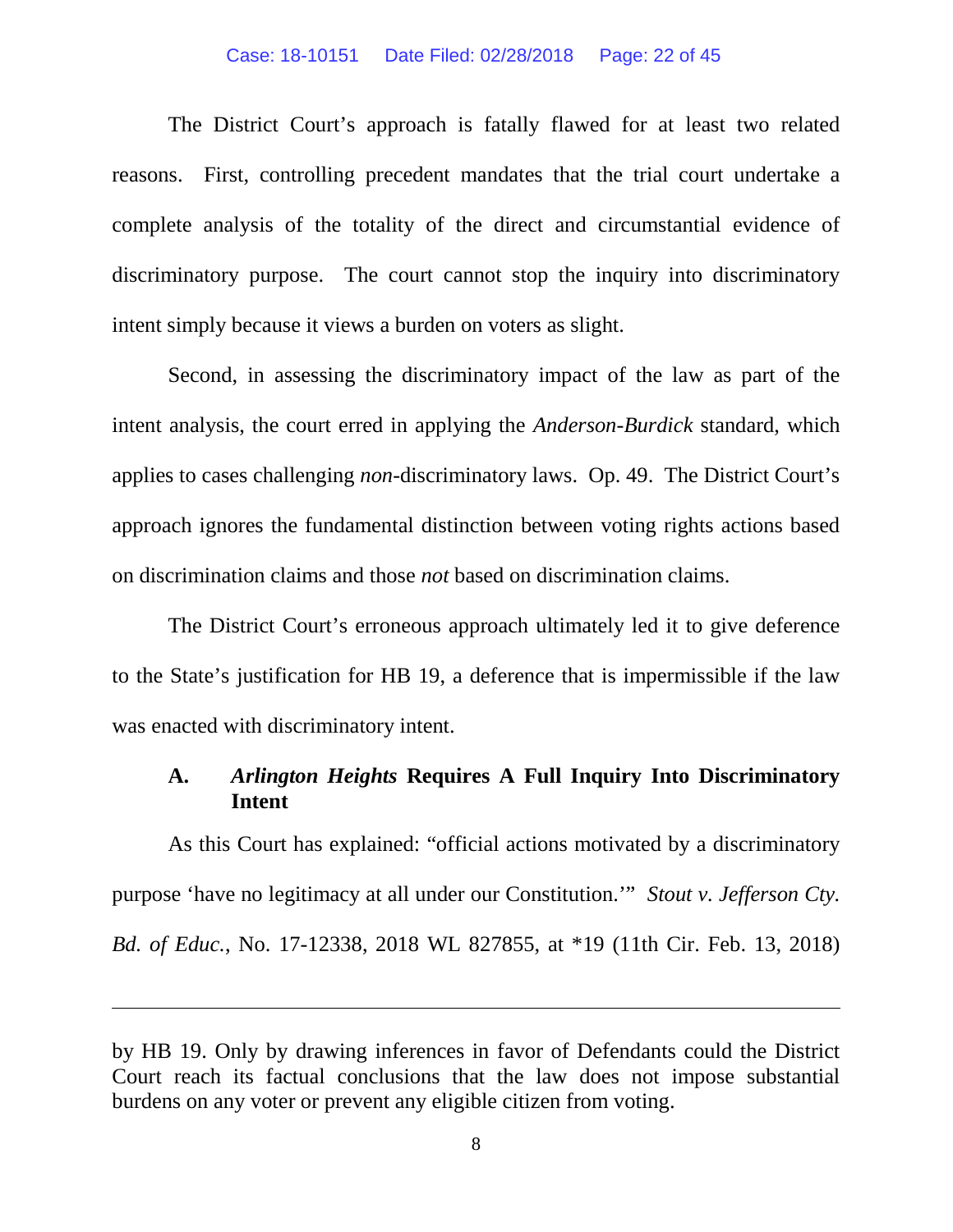(citing *City of Richmond v. United States*, 422 U.S. 358, 378 (1975)). Because "acts generally lawful may become unlawful when done to accomplish an unlawful end," it is essential for courts to consider carefully if a law was passed with a racially discriminatory purpose. *Stout*, 2018 WL 827855, at \*19 (citing *City of Richmond*, 422 U.S. at 379).

The standard for analyzing discriminatory intent is well established and clear. Under *Arlington Heights*, trial courts assessing discriminatory purpose claims must consider all "circumstantial and direct evidence of intent as may be available." *Arlington Heights*, 429 U.S. at 266; *Wright v. Southland Corp.*, 187 F.3d 1287, 1301 (11th Cir. 1999) (same). The Supreme Court in *Arlington Heights* identified several non-exclusive factors potentially relevant to this inquiry: "[t]he historical background of the [challenged] decision"; "[t]he specific sequence of events leading up to the challenged decision"; "[d]epartures from normal procedural sequence"; the legislative history; and the disproportionate "impact of the official action—whether it bears more heavily on one race than another." *Id.* at 266-67. None of these factors, including impact, is dispositive. *See, e.g.*, *Washington v. Davis*, 426 U.S. 229, 242 (1976) (because disproportionate impact "is not the sole touchstone of invidious racial discrimination," courts should consider "the totality of relevant facts").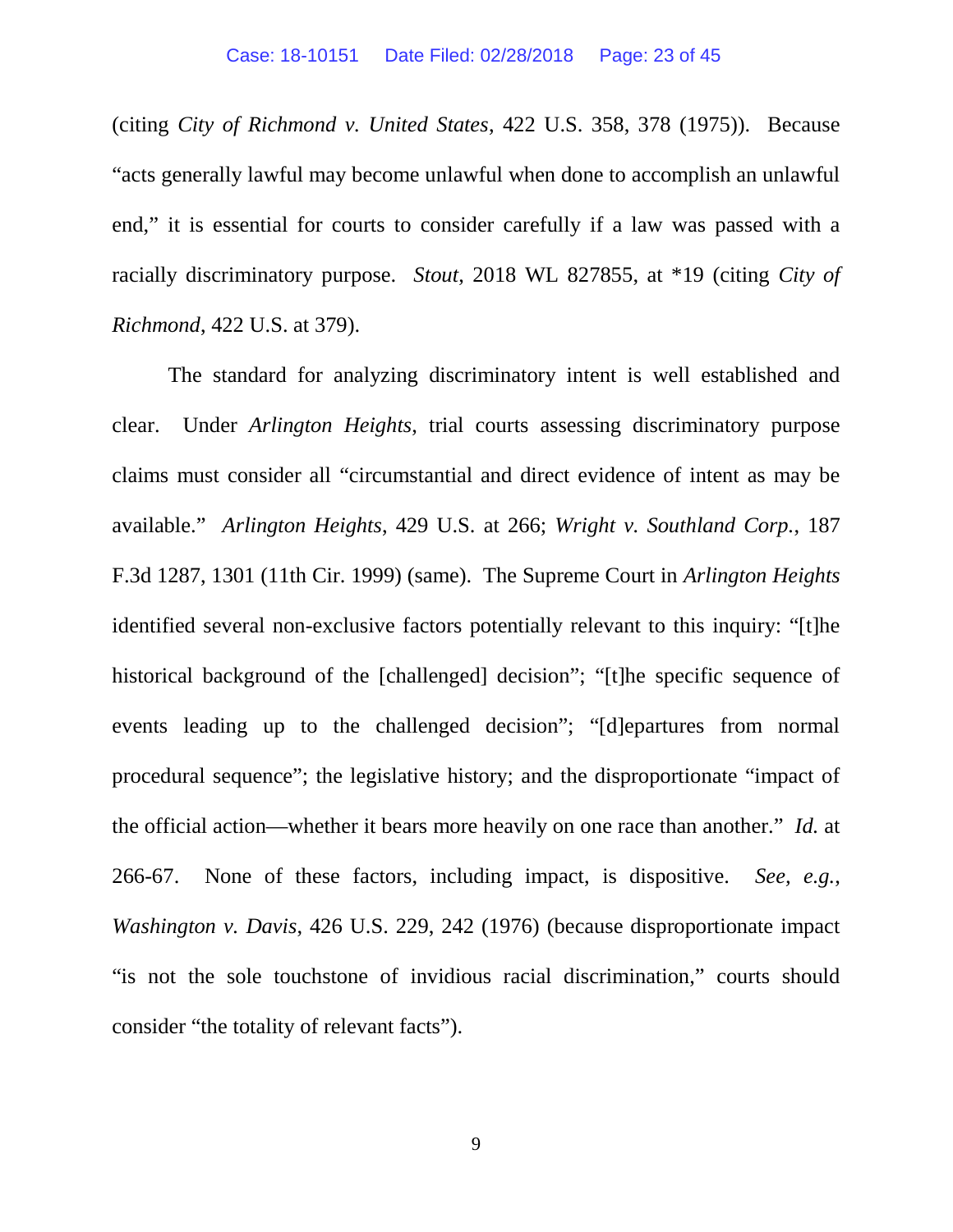#### Case: 18-10151 Date Filed: 02/28/2018 Page: 24 of 45

Significantly, the trial court's task is to first determine whether discriminatory purpose was "a motivating factor" in the enactment of the challenged law. *Arlington Heights*, 429 U.S. at 267; *United States v. City of Yonkers*, 96 F.3d 600, 612 (2d Cir. 2012) ("[T]he plaintiff need begin only by showing that race was a motivating factor." (quotation omitted)). If so, the burden shifts to the defendant, which must *then* meet a but-for test, showing that "the same decision would have resulted even had the impermissible purpose not been considered." *Arlington Heights*, 429 U.S. at 270 n.21.

# **B. The District Court, Based On Its Perception Of The Degree Of Disproportionate Impact, Erroneously Ignored All Other Evidence Of Discriminatory Intent And Contravened** *Arlington Heights*

The District Court failed to follow the *Arlington Heights* framework. Although it said that it would "first turn[] to the task" of assessing discriminatory intent, Op. 41, and outlined the significant evidence of intent that raised a triable issue of fact, the District Court then did not assess the totality of the evidence, Op. 41–45. Instead, the District Court considered only *one* of the *Arlington Heights* factors—impact. Op. 45, 54. By truncating its analysis in this way and singling out disproportionate impact to the exclusion of all other applicable factors, the District Court improperly ignored the totality of the evidence relating to intent, imposed a new threshold impact requirement for intentional discrimination claims, and never even reached the ultimate question of the legislature's purpose. *Lodge v.*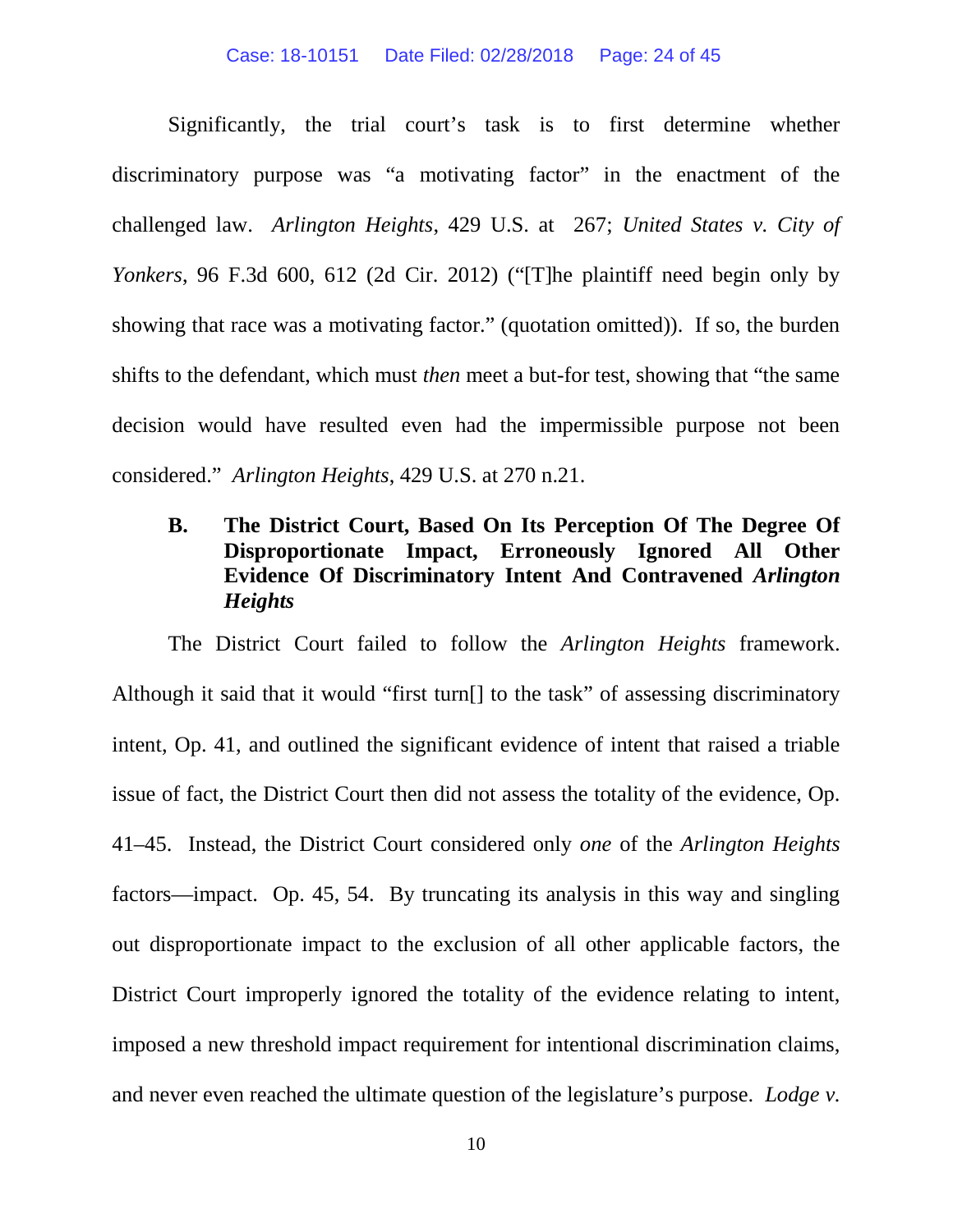*Buxton*, 639 F.2d 1358, 1375 (5th Cir. 1981) ("[T]he trial court must consider the totality of the circumstances and ultimately rule on the precise issue of discriminatory purpose.").

The court's novel and incorrect reframing of *Arlington Heights* to require a threshold level of burden before engaging in an intent analysis cannot be found anywhere in the law of this Court or the Supreme Court.<sup>3</sup> And *Arlington Heights* itself makes clear that impact is just one of the factors a court must consider in weighing all the circumstantial and direct evidence of discriminatory purpose. 429 U.S. at 266.

In this context, the District Court's heavy reliance on *Palmer v. Thompson*, 403 U.S. 217 (1971), to support its refusal to engage in a full intent analysis itself

 $3$  Although the issue is not ripe in this case because the District Court here did not undertake a full intent analysis, common sense dictates that a finding of any discriminatory impact is sufficient to support an actionable intentional discrimination claim if other evidence proves discriminatory intent. The case law clearly supports the proposition that a government cannot intentionally discriminate in any way on account of race, even if the impact of that discrimination is "slight." It is settled that in order to remedy the constitutional injury in an intentional discrimination case, there must be *no* remaining impact on the victims of discrimination. *See Stout*, 2018 WL 827855, at \*19 (11th Cir. 2018) ("The district court failed to abide by the mandate to 'restore the victims of discriminatory conduct to the position they would have occupied in the absence of such conduct.'") (citing *Missouri v. Jenkins*, 515 U.S. 70, 88 (1995)); *McCrory,* 831 F.3d at 240–41 (holding that a purposefully discriminatory Photo ID Law was not remedied by a reasonable impediment declaration process because it still required voters to "take affirmative steps to justify to the state why they failed to comply with a[n intentionally discriminatory] provision").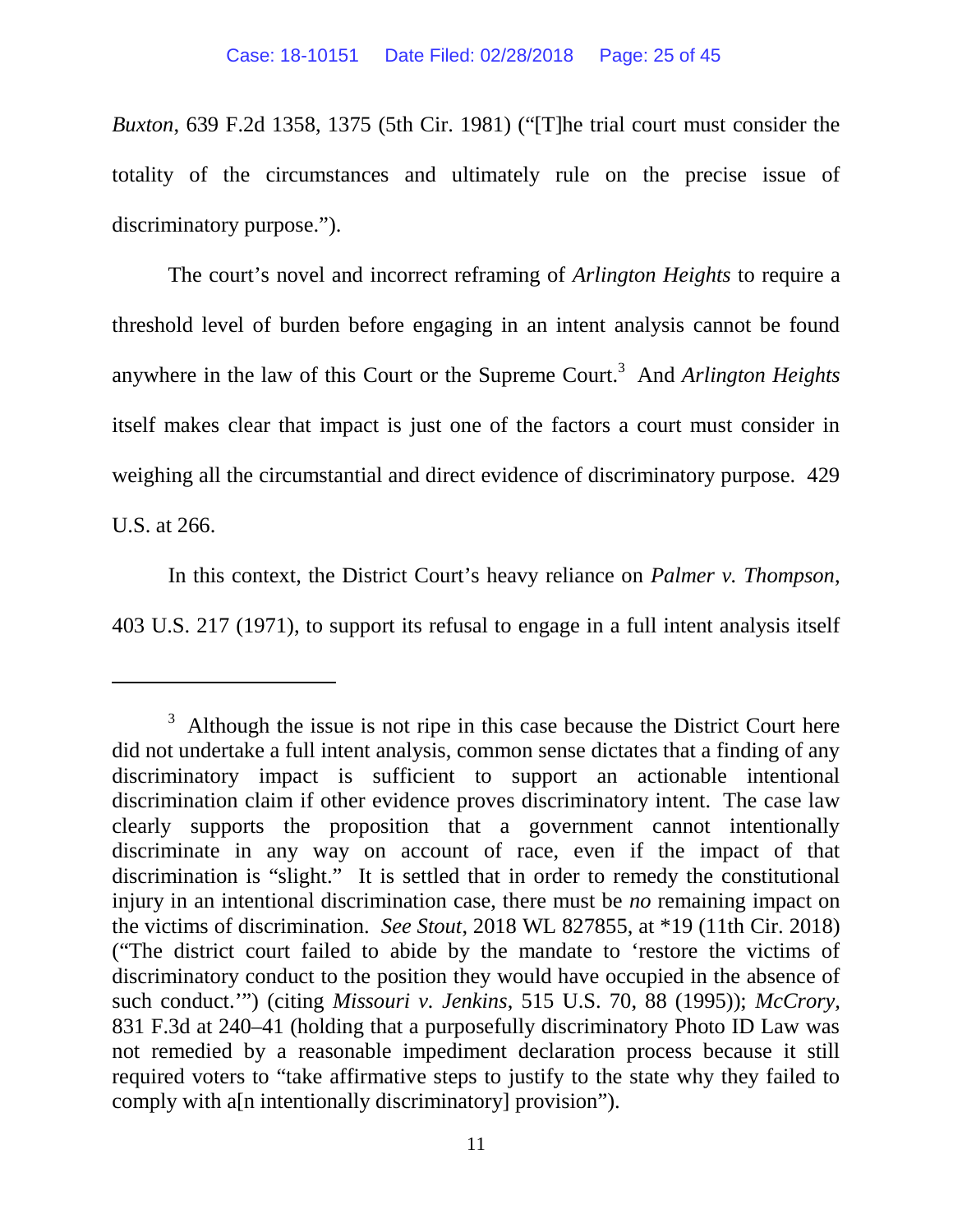mandates reversal. In *Washington v. Davis*, the Court specifically limited *Palmer*'s applicability. 426 U.S. at 242 (distinguishing *Palmer* because there the Court "[a]ccept[ed] the finding that the pools were closed to avoid violence and economic loss"). The District Court's analysis relied upon *Palmer*'s reasoning that a law without an independently unconstitutional discriminatory impact is not unlawful because of unlawful motives. Op. 40, 45, 46 n.4. But this Court has specifically criticized *Palmer*'s ruling that it would be "futil[e] . . . to invalidate a law because of the bad motives of its supporters," 403 U.S. at 225, as not having "withstood the test of time, even in the Fourteenth Amendment equal protection context." *Church of Scientology Flag Serv. Org., Inc. v. City of Clearwater*, 2 F.3d 1514, 1529 (11th Cir. 1993). The District Court's analysis ignores that "[a]cts generally lawful may become unlawful when done to accomplish an unlawful end." *Stout,* 2018 WL 827855, at \*19 (citing *City of Richmond*, 422 U.S. at 379). For that reason, the District Court's short-circuiting of its intent analysis requires reversal.

## **C. The District Court's Disproportionate Impact Analysis Used Improper Standards To Weigh The Law's Burden On Voters**

The District Court's error in treating the level of discriminatory impact on voters as a threshold issue eliminating the need for a discriminatory intent analysis was magnified by its application of the wrong standards to its impact analysis. First, it applied standards applicable only to constitutional claims of *non-*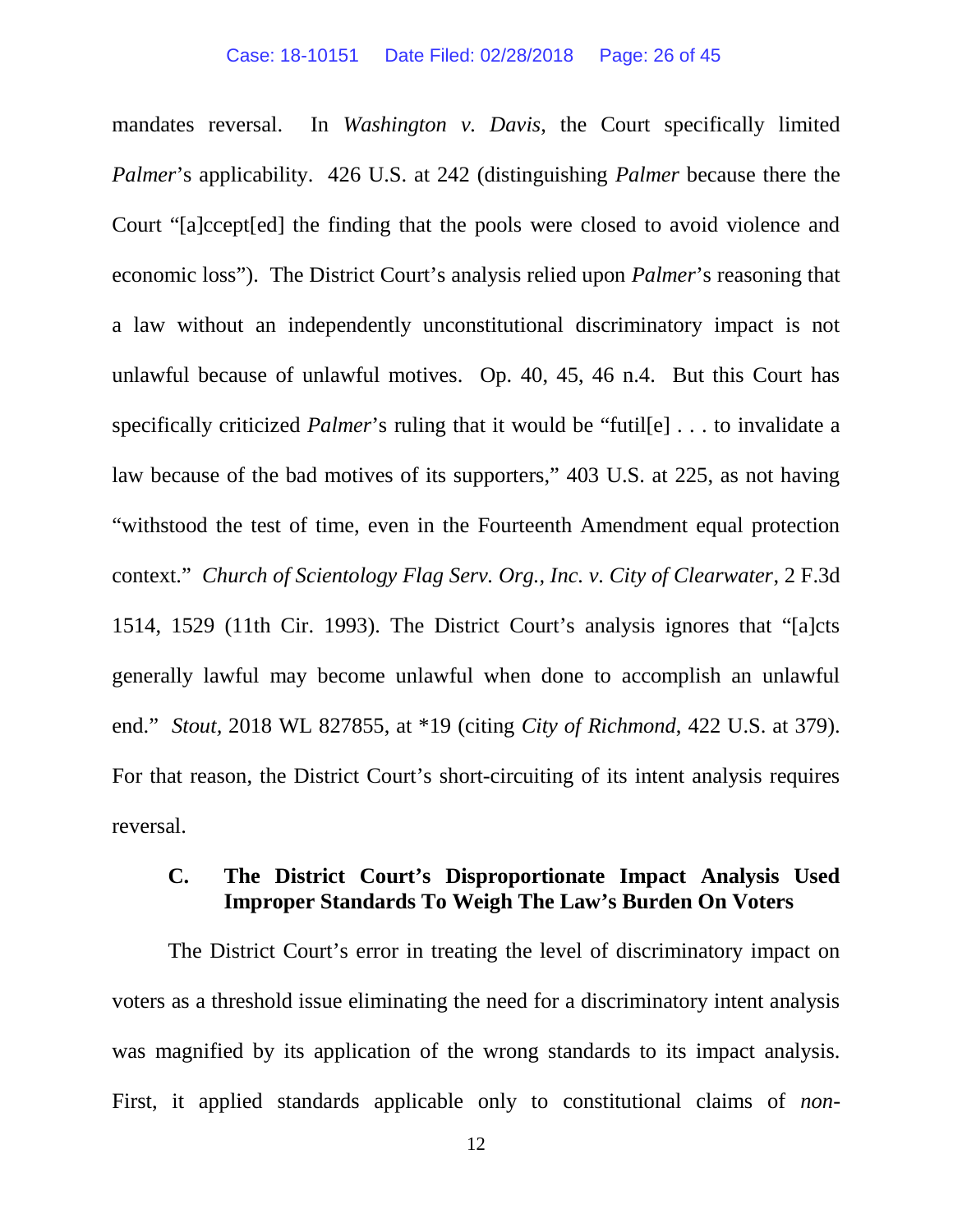#### Case: 18-10151 Date Filed: 02/28/2018 Page: 27 of 45

discriminatory unconstitutional burdens on the right to vote and second, it held Plaintiffs to proof of absolute vote denial, instead of the vote abridgement standard. Ultimately, as described more fully in Section I.D, *infra*, this led to the District Court's application of a near-rational basis test without first determining whether the State discriminated intentionally, which would warrant strict scrutiny and require the State to meet the "but-for" test required by *Arlington Heights*.

> 1. The Court Erred By Applying *Anderson-Burdick* To Analyze The Burdens Associated With Plaintiffs' Intentional Discrimination Claims

The Equal Protection Clause prohibits both intentional discrimination in voting regulation and non-discriminatory encumbrances on the right to vote that are not adequately justified by the State's asserted interests. *See Anderson*, 460 U.S. at 788–89; *Burdick,* 504 U.S. 428 at 332–34. The standards applicable to these two categories, however, are quite different, and for good reason: "racial discrimination is not just another competing consideration." *Arlington Heights*, 429 U.S. at 265–67; *see McCrory*, 831 F.3d at 221. Rather than applying the proper lens to analyze discriminatory impact in intent cases, the District Court conflated the *Arlington Heights* assessment with the very different *Anderson-Burdick* standard governing non-discriminatory burdens on the right to vote.

13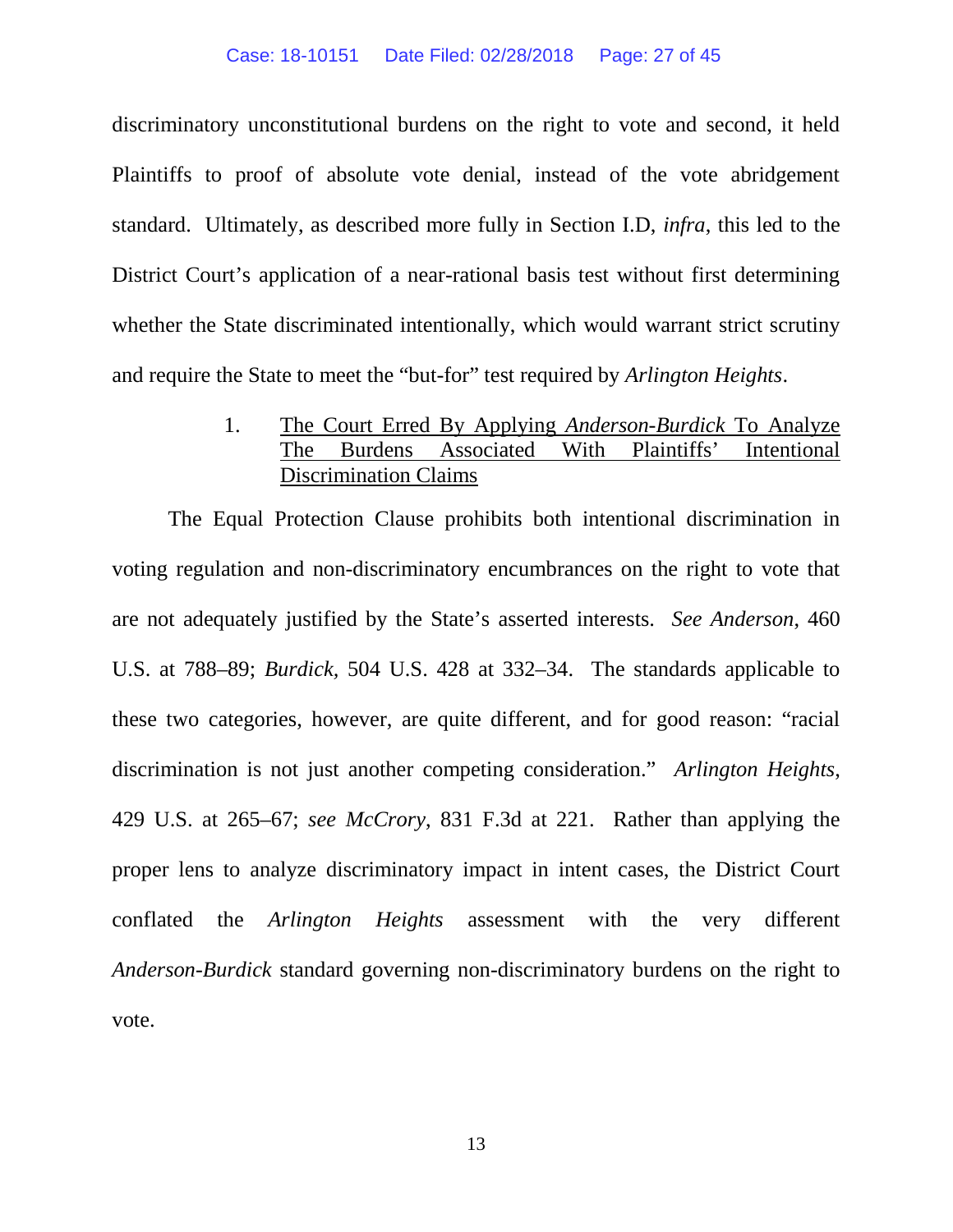#### Case: 18-10151 Date Filed: 02/28/2018 Page: 28 of 45

In contrast to the standard applicable to discrimination claims, a court reviewing an *Anderson-Burdick* claim must apply a balancing test that weighs the severity of the burden imposed on the franchise (its "character and magnitude") against the state's "precise interests" proffered as justifications for the law. *Burdick*, 504 U.S. at 434 (quoting *Anderson*, 460 U.S. at 789). This balancing test is a "flexible" sliding scale standard, where the "rigorousness of [the] inquiry into the propriety of a state election law depends upon the extent to which a challenged regulation burdens [voting] rights." *Id.* at 434. When a law imposes "reasonable, *non*-discriminatory restrictions" with "only a limited burden on voters' rights," courts apply a more deferential standard and the law may be justified by relevant and legitimate state interests. *Crawford*, 553 U.S. at 190, 203 (quoting *Burdick*, 504 U.S. at 434) (emphasis added). Strict scrutiny of *non-*discriminatory laws are reserved for those laws that severely restrict the right to vote. *See id.* at 189–90 (citing *Burdick*, 504 U.S. at 433–34).

But this standard specifically does *not* address laws motivated by a racially discriminatory purpose. *Burdick*, 504 U.S. at 434 ("Important regulatory interests" may be sufficient to justify a law only if the law imposes a "reasonable, *nondiscriminatory* restriction<sup>[]"</sup> upon voters.). In the context of an intentional discrimination claim, it is insufficient for a court to find that legislative justifications are "plausible" and at least "not unreasonable," *McCrory*, 831 F.3d at

14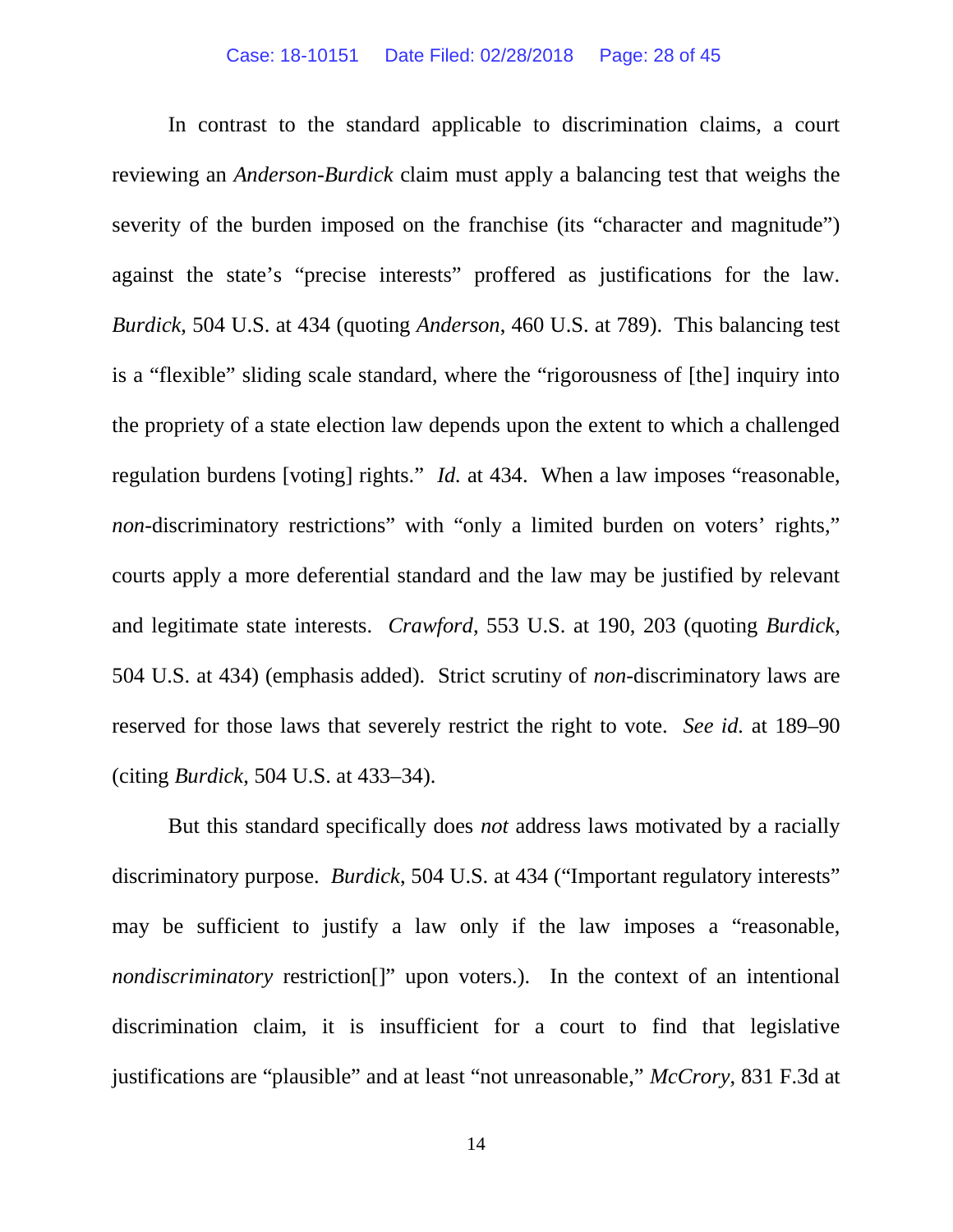234, because "racial discrimination is not just another competing consideration." *Arlington Heights*, 429 U.S. at 265–66. Once plaintiffs have presented evidence of racially discriminatory intent, a court must do much more than review for "arbitrariness or irrationality." *Arlington Heights*, 429 U.S. at 265–66. Instead, once the court determines that a law "was motivated in part by a racially discriminatory purpose," *id.* at 270 n.21, the burden shifts to the state to show that the discriminatory purpose was not a but-for cause of the legislative action. *Hunter v. Underwood*, 471 U.S. 222, 228 (1985); *McCrory* 831 F.3d at 234. Notably, in the context of discriminatory purpose assessments under Section 2 of the Voting Rights Act, this Court applies a more protective standard than some Circuits, holding that "it is not a defense . . . that the same action would have been taken regardless of the racial motive." *Askew v. City of Rome*, 127 F.3d 1355, 1373 (11th Cir. 1997); *see also McCrory*, 831 F.3d at 233 n.10.

Here, in analyzing HB 19's burden on voters, the District Court erroneously applied the *Anderson-Burdick* standard as a threshold matter and concluded that the law did not impose a substantial burden on the right to vote under that standard. Op. 49 (finding that "inconveniences" of the type imposed by HB 19 are not a "substantial burden on the right to vote," and citing cases applying the *Anderson-Burdick* framework). Remarkably, although the District Court recognized that the cases it was citing were inapposite because they did not involve intentional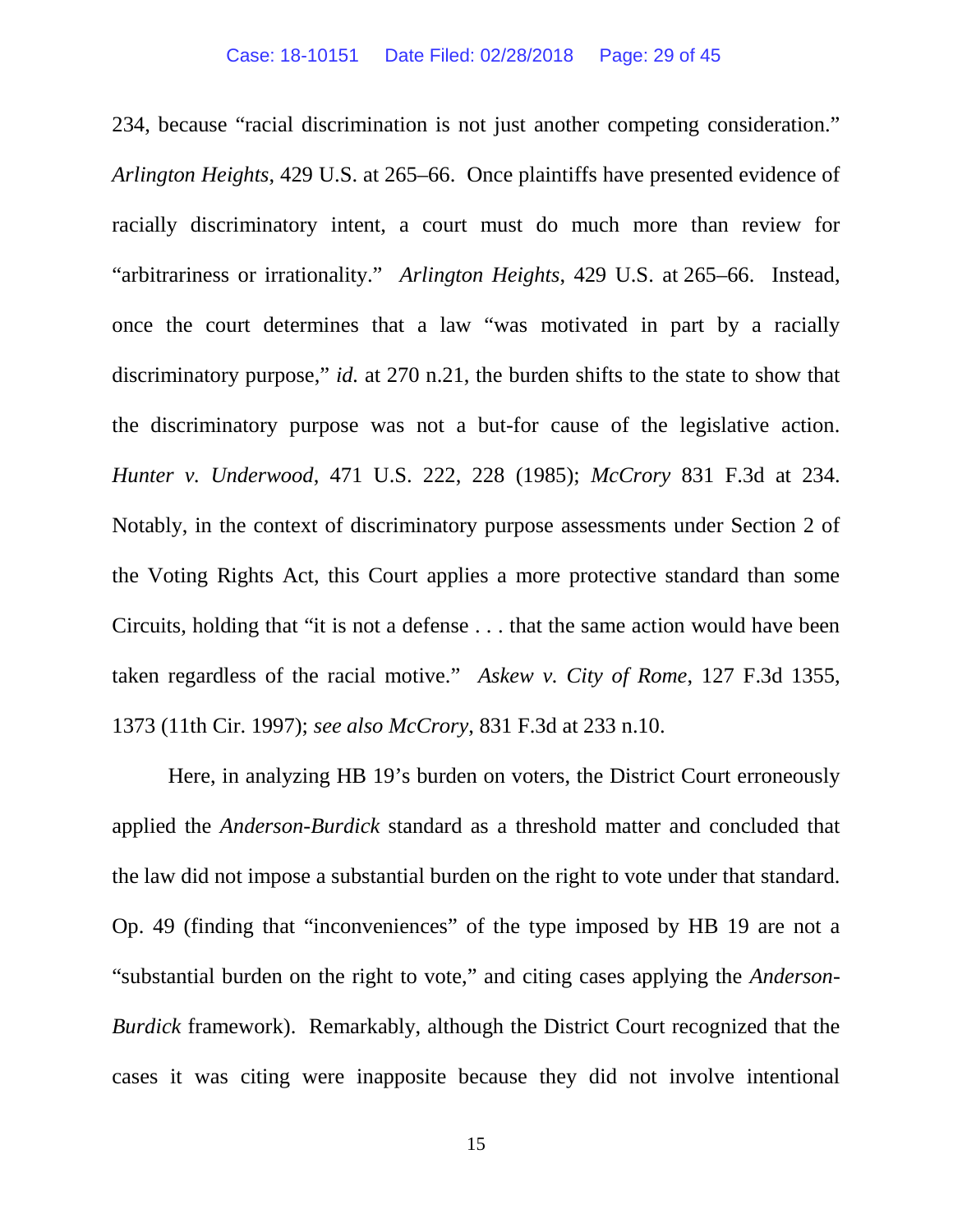discrimination allegations, *see* Op. 49 n.7, it offered no explanation as to why it relied on them. The District Court committed reversible error.

> 2. The Court Improperly Set An Elevated Standard Of Impact By Ignoring The Fifteenth Amendment's Protections Against The Abridgement Of The Right To Vote

The District Court compounded its error in applying *Anderson-Burdick* to Plaintiffs' intentional discrimination claim by raising Plaintiffs' burden to proving that HB 19 "*denies* members of a minority group" the opportunity to obtain an ID, Op. 62, or that the burden of obtaining ID "prevent[s]" minority voters from voting entirely, Op. 48, 51, 54. (emphasis added). These variations on a requirement of complete denial of the right to vote contradict the plain text of the Fifteenth Amendment, which states the right to "vote shall not be denied or *abridged*" on the account of race. U.S. Const. amend. XV, § 1 (emphasis added).

Under the Fourteenth and Fifteenth Amendments, Plaintiffs must show only that the legislature's purposeful discrimination resulted in minority voters having less than an equal opportunity to participate in the political process. Plaintiffs are in no way required to show racial minorities were prohibited or prevented from voting. *See Reno v. Bossier Parish Sch. Bd.,* 520 U.S. 471, 481 (1997) (recognizing that the Fourteenth and Fifteenth Amendments extend beyond outright vote denial and prohibit race-based vote dilution if done with a "discriminatory purpose"); *Smith v. Meese*, 821 F.2d 1484, 1487 (11th Cir. 1987)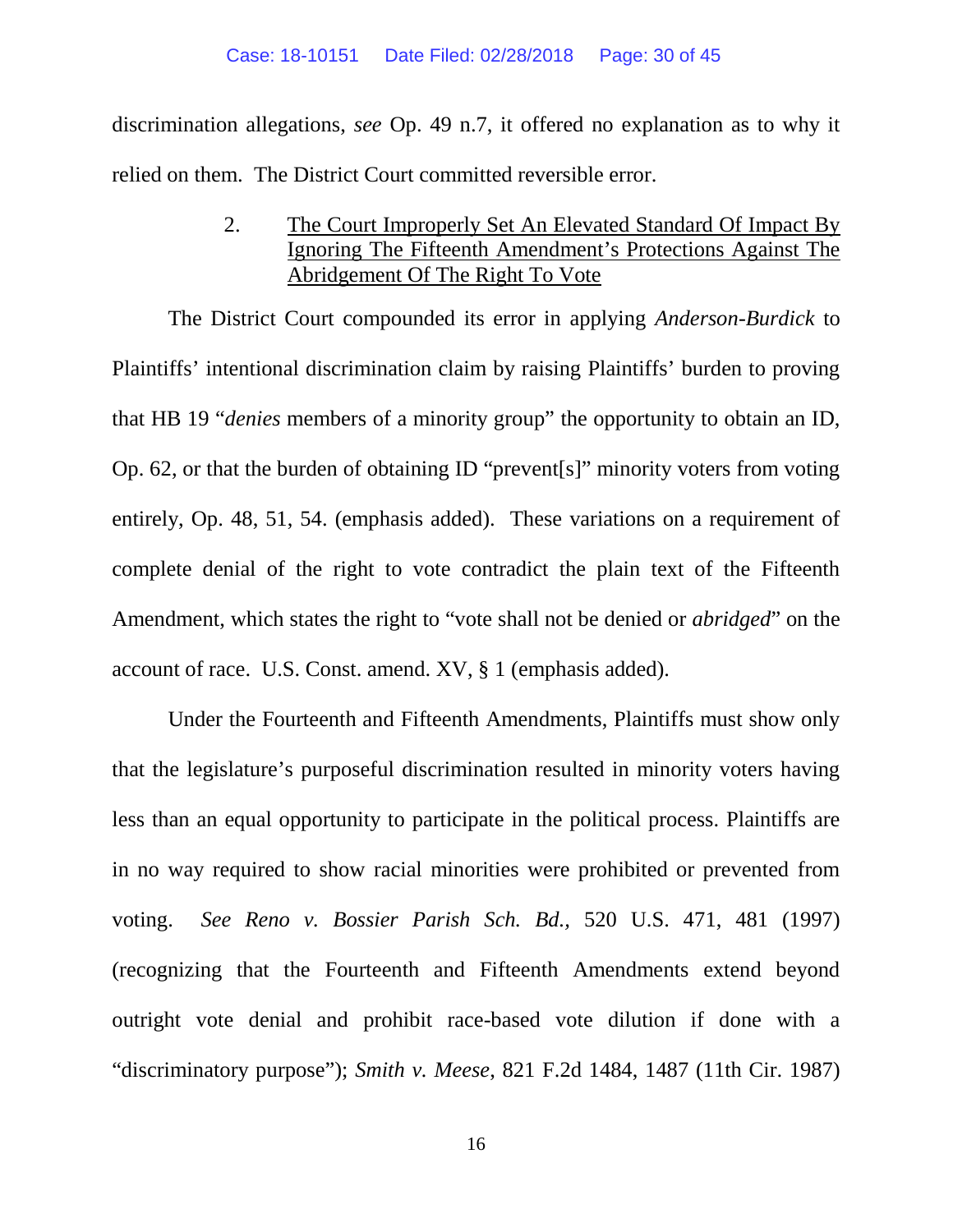(holding that intentional actions taken to "discourage" racial minorities from voting violate the Fifteenth Amendment); *cf. Chisom v. Roemer*, 501 U.S. 380, 408 (1991) (Scalia, J., dissenting) ("If . . . [an election law] made it more difficult for blacks to register than whites, blacks would have less of an opportunity '*to participate* in the political process' than whites, and § 2 [of the Voting Rights Act] would therefore be violated.").

Indeed, the threshold for an actionable impact in the context of an intentional discrimination claim is less onerous than the showing required when proof of disproportionate result is "the sole touchstone" of a claim. *McCrory*, 831 F.3d at 231 (comparing the intentional discrimination requirements to the Section 2 standard for discriminatory results) (quoting *Davis*, 426 U.S. at 242); *Garza v. Cty. of Los Angeles*, 918 F.2d 763, 771 (9th Cir. 1990); *Patino v. City of Pasadena*, 230 F. Supp. 3d 667, 728 (S.D. Tex. 2017). Accordingly, as the Fourth Circuit recently held, "the district court's findings that African Americans . . . disproportionately lacked the photo ID required by [the challenged law], if supported by the evidence, establishes sufficient disproportionate impact for an *Arlington Heights* analysis." *McCrory*, 831 F.3d at 231–232; *see Stout*, 2018 WL 827855, at \*9. The Fourth Circuit rejected the victim-blaming notion that any North Carolina voter who wanted an ID could get one and that African Americans disproportionate lack of ID was attributable to lack of desire to obtain an ID. *McCrory*, 831 F.3d at 232-33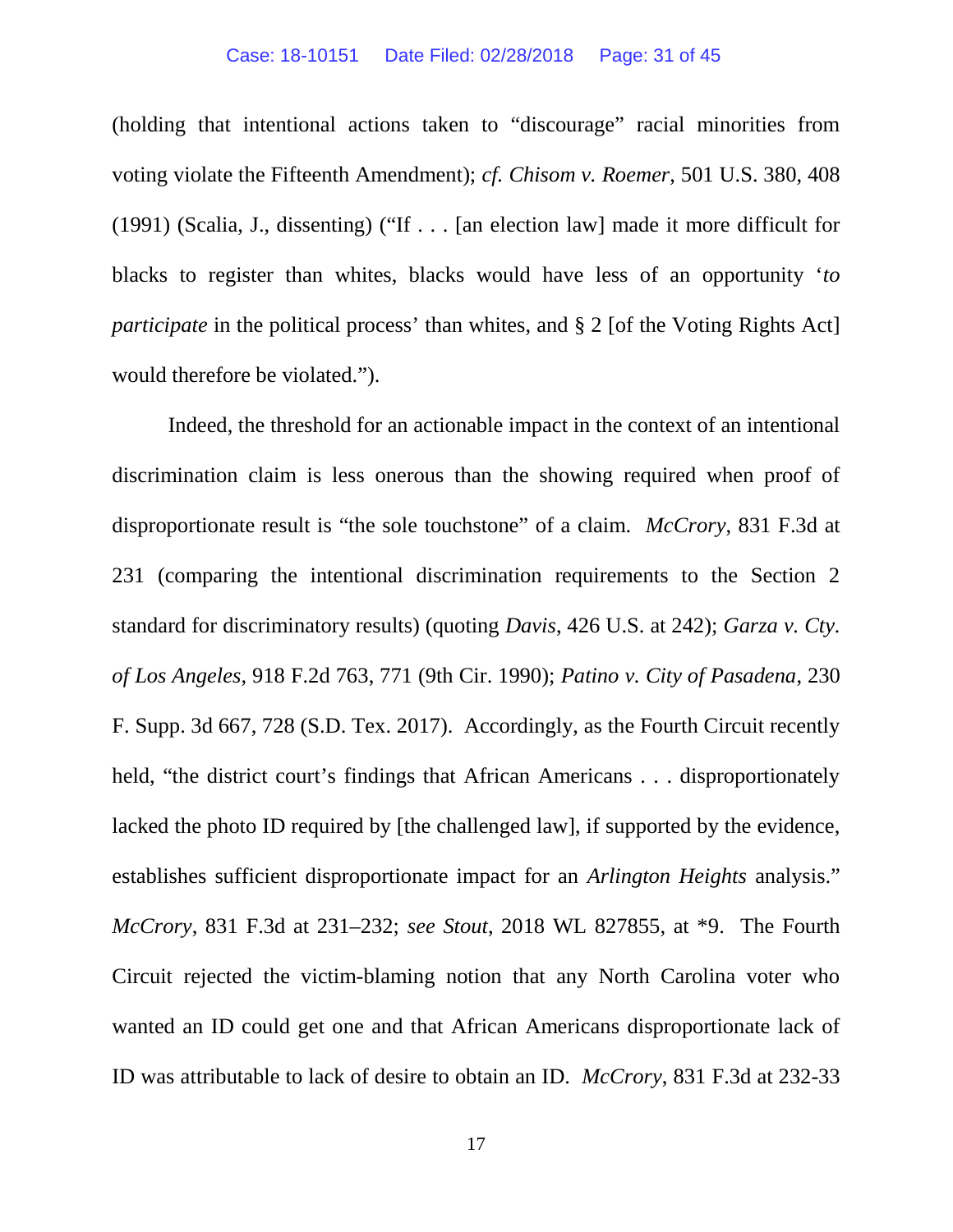#### Case: 18-10151 Date Filed: 02/28/2018 Page: 32 of 45

(holding that socioeconomic disparities establish that "no mere preference" "lead African Americans to disproportionately lack acceptable photo ID").

Here, there is no dispute that when the Alabama legislature passed HB 19, African-Americans were (and are) less likely than whites to possess a form of qualifying voter ID. Op. 12. Indeed, the District Court's ultimate finding—that "no one is prevented from voting," Op. 48—ignored that at least 2,197 voters who cast provisional ballots that were not counted because of lack of ID *actually* were prevented from voting because of the law. Appellant Br. 27 (citations omitted). Black voters were 4.58 times more likely to have their ballots rejected. *Id.*

The Fourth Circuit's decision in *McCrory*, is particularly instructive. After determining that North Carolina's photo ID provision was passed with discriminatory intent, the Fourth Circuit held the law had an unlawful discriminatory effect despite its inclusion of a "reasonable impediment" option that allowed voters without the required ID to vote by signing a separate declaration. *See McCrory*, 831 F.3d at 240. First, the Fourth Circuit found an unlawful impact in part because the law "inevitably increase[d] the steps required to vote, and so slow[ed] the process." *Id*. at 231. More fundamentally, the Fourth Circuit explained that requiring targeted minority voters to take any affirmative steps to comply with an intentionally discriminatory law offends our Constitution's basic promise of equality: "if an in-person voter cannot present a qualifying form of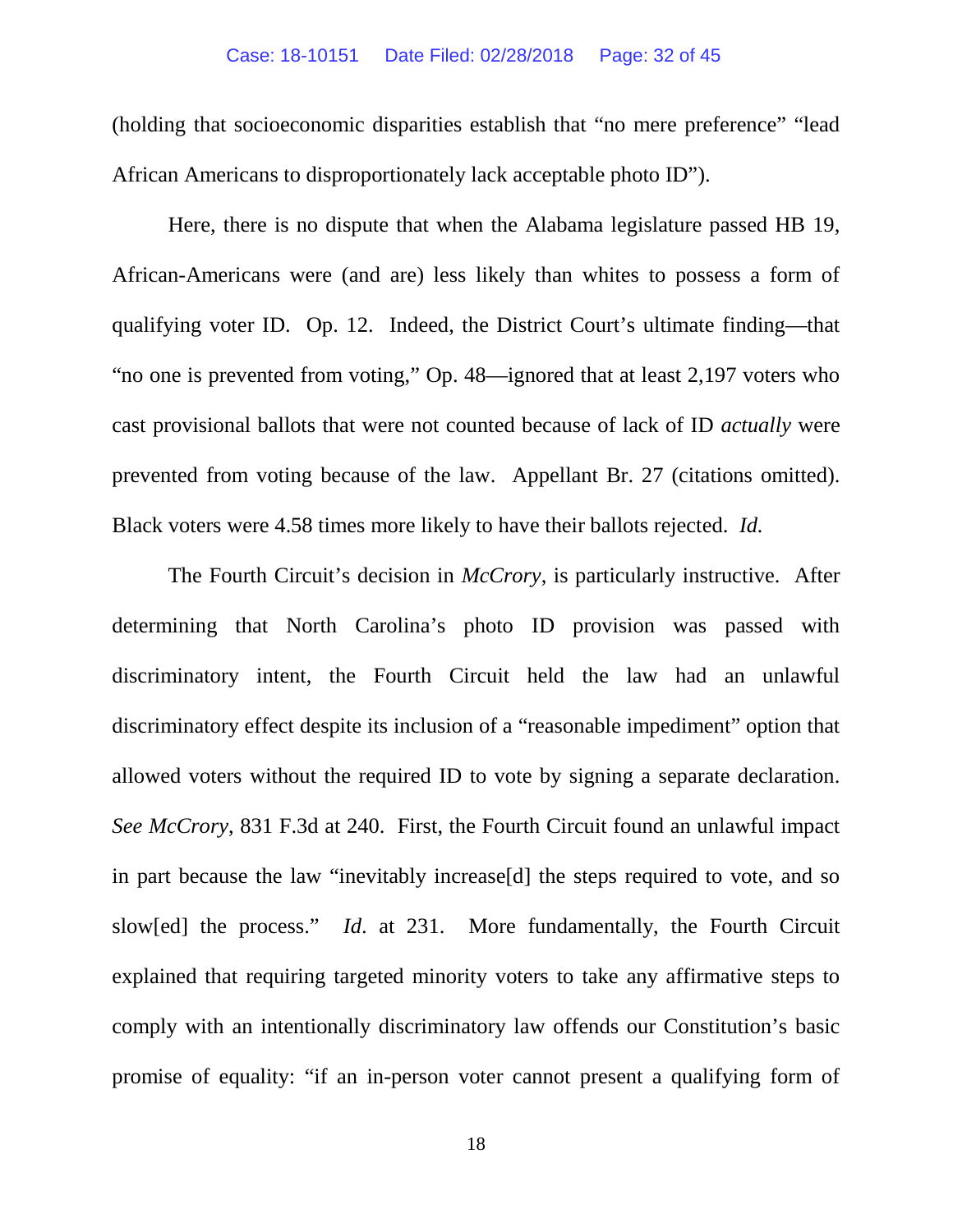#### Case: 18-10151 Date Filed: 02/28/2018 Page: 33 of 45

photo ID—which 'African Americans are more likely to lack'—the voter must undertake a multi-step process," including completing and signing a form, presenting an alternative ID and filling out a provisional ballot subject to challenge. *McCrory,* 831 F.3d at 240–41 (internal citation omitted). Thus, the Fourth Circuit concluded: "On its face, this amendment does not fully eliminate the burden imposed by the photo ID requirement. Rather, it requires voters to take affirmative steps to justify to the state why they failed to comply with a provision that we have declared was enacted with racially discriminatory intent and is unconstitutional." *Id.* at 241.

Here, however, the premise of the District Court's ruling was essentially that, because some voters were able to surmount Alabama's voter identification requirement, the law was not unconstitutional. That premise finds no support in either logic or law. A state may not enact a restriction on voting for the invidious purpose of making it *harder*, if not altogether impossible, for members of a racial minority group to vote. Under the District Court's novel vote denial prerequisite, however, states would be free to impose discriminatory burdens on voting so long as they do not prevent voting entirely. That is not the law.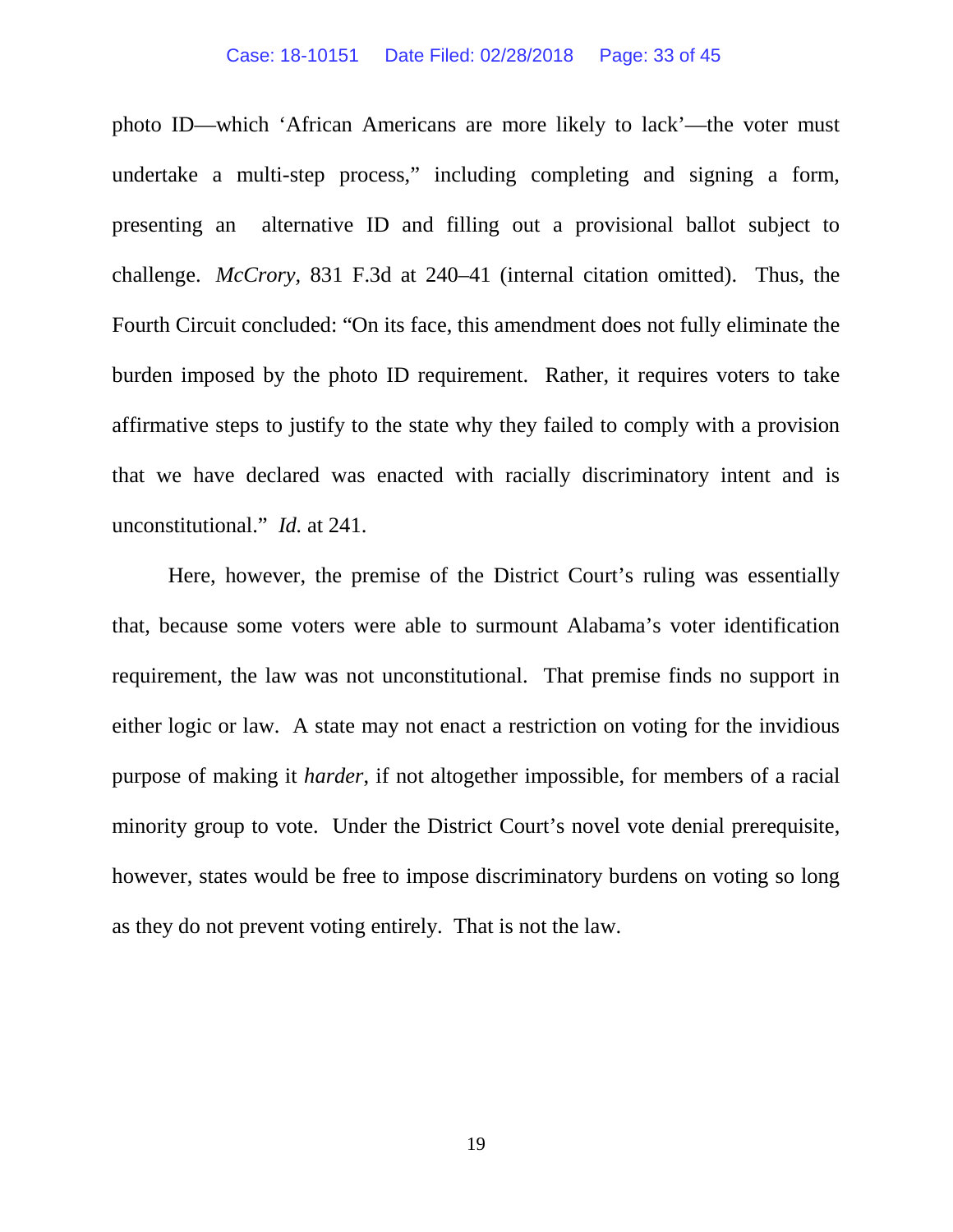# **D. The District Court's Improper Application Of** *Anderson-Burdick* **Led To An Erroneous Review Of Plaintiffs' Intentional Discrimination Claim Using A Rational Basis Standard**

Although courts ordinarily refrain from closely "reviewing the merits" of a given law, this deferential posture is not only inappropriate but absolutely forbidden when a law was passed with a discriminatory motive. *Arlington Heights*, 429 U.S. at 266. If a law was passed with an invidious racial purpose, the typical "judicial deference is no longer justified" and the entire record must be examined in a more exacting light. *Arlington Heights*, 429 U.S. at 266; *see also Hunt v. Cromartie*, 526 U.S. 541, 546 (1999) ("A facially neutral law . . . warrants strict scrutiny . . . if it can be proved that the law was motivated by a racial purpose or object or if it is unexplainable on grounds other than race." (referencing *Arlington Heights*, 429 U.S. at 266) (other citations and quotations omitted)). Here, however, by conducting its analysis under the inapplicable framework for nondiscriminatory voting regulations, the District Court erroneously viewed Plaintiffs' intentional discrimination claims through "a rational-basis-like lens." *McCrory*, 831 F.3d at 234. The District Court improperly allowed the State to justify its law with *post hoc* rationalizations and unsupported justifications. But such *post hoc* and unsupported explanations are insufficient at both stages of the *Arlington Heights* framework. First*, post hoc* rationalizations are not probative of intent under *Arlington Heights*. *See, e.g.*, *Glenn v. Brumby*, 663 F.3d 1312, 1321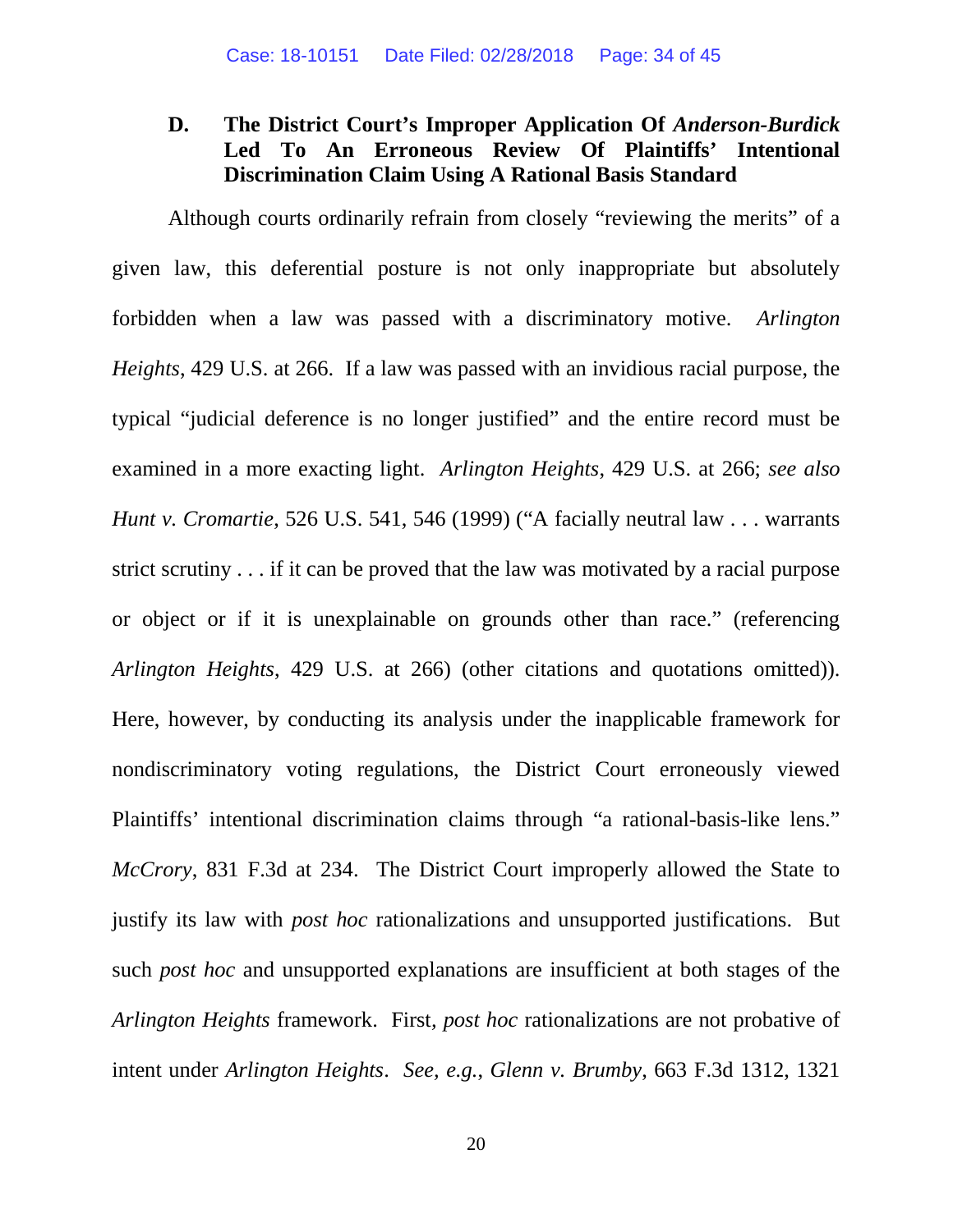(11th Cir. 2011); *Underwood*, 730 F.2d at 620–21. Courts look to a legislature's *actual* motivations, not possible motivations or *post hoc* justifications. *See Bethune-Hill v. Virginia State Bd. of Elections*, 137 S. Ct. 788, 799 (2017) ("The racial predominance inquiry concerns the actual considerations that provided the essential basis for the lines drawn, not *post hoc* justifications the legislature in theory could have used but in reality did not."). Second, if a court determines that a law was motivated in part by discrimination, *post hoc* rationalizations certainly do not meet the "but-for" standard of *Arlington Heights*. Defendants' justifications for HB19—without any analysis of whether the law was passed to serve those purposes or actually does so—does not suffice to show the law would have been enacted had race "not been considered." *Arlington Heights*, 429 U.S. at 270 n.21.

In this regard, the District Court's heavy reliance on the Supreme Court's acknowledgement of legitimate purposes behind Indiana's voter ID law in *Crawford* was misplaced. *Crawford* does not immunize all voter identification requirements from claims of intentional discrimination. The case involved a facial challenge to Indiana's ID law under *Anderson-Burdick*, not an intentional discrimination claim. It does not follow from the Supreme Court's acknowledgement that Indiana had a legitimate interest in preventing voter fraud that, in this case, invidious discriminatory purpose was not *a* motivating factor behind Alabama's voter identification requirement. *See Veasey*, 830 F.3d at 248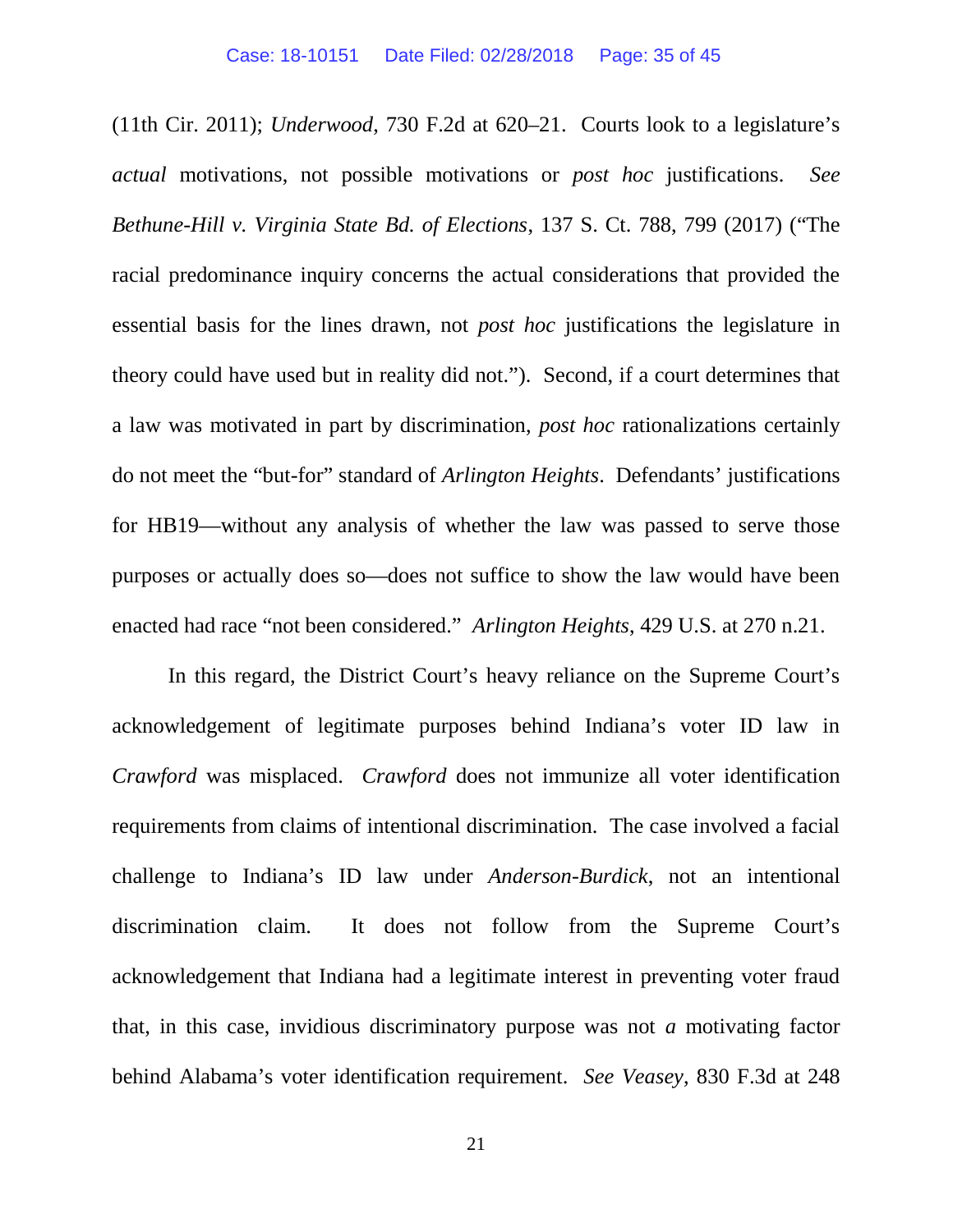n.39 ("While we acknowledge the State's legitimate interests in this case, *Crawford* did not deal with either discriminatory intent or effect under Section 2. . . . We likewise decline to read into *Crawford* the inapposite principle that the State may invidiously discriminate or impermissibly disparately burden minorities so long as it articulates 'preventing voter fraud' as one purpose of a restrictive law.").

## **II. HAD THE COURT APPLIED PROPER STANDARDS, DEFENDANTS WOULD HAVE BEEN DENIED SUMMARY JUDGMENT**

The "inherently flexible nature" of a totality of the circumstances standard makes the question of intent generally "unsuitable for summary disposition." *Moore v. GEICO Gen. Ins. Co.*, 633 Fed. Appx. 924, 928 (11th Cir. 2016); *see Hunt*, 526 U.S. at 549 ("The legislature's motivation is itself a factual question."). Moreover, when dealing with a multi-factored inquiry, courts must "view the totality of the circumstances in the light most favorable to the nonmoving party," without isolating any one single factor or factual dispute. *Davis v. Williams*, 451 F.3d 759, 763 (11th Cir. 2006). Had the District Court properly applied *Arlington Heights*, summary judgment could not have been entered for Defendants.

Although the District Court described the Fourth Circuit's decision invalidating North Carolina's Photo ID Law as "very different" from this case, Op. 56, it ignored many of the similarities between the laws that require further probing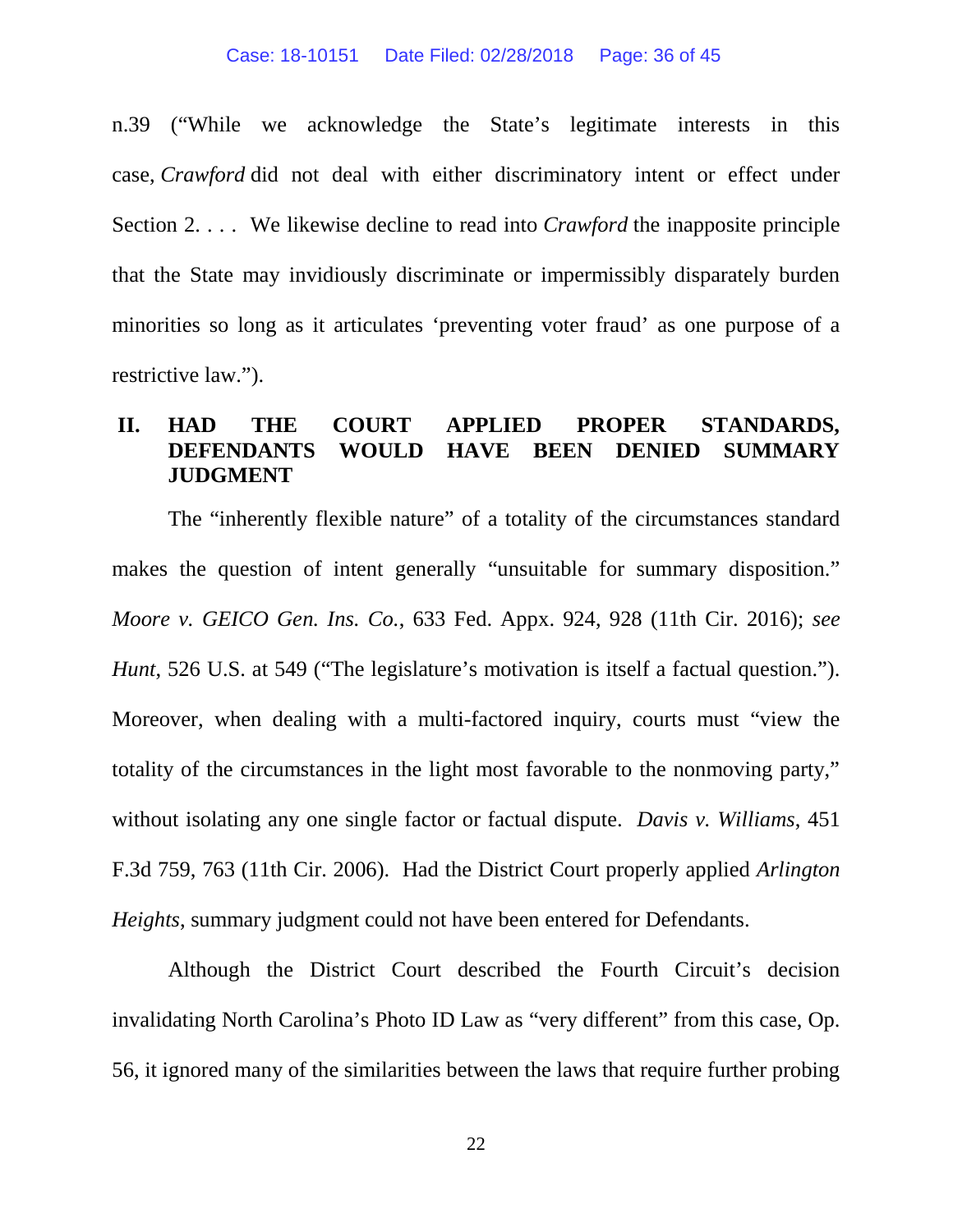at trial. HB 19, like the ID law at issue in North Carolina, includes irrational restrictions that do not serve fraud prevention. *See McCrory*, 831 F.3d at 235–36 (describing North Carolina's photo ID requirement as "at once too narrow and too broad" to effectively prevent voter fraud); *see also Romer v. Evans*, 517 U.S. 620, 633 (1996). For example, Alabama deems voters' registration, signed under penalty of perjury, insufficient to prove identity, *see* Ala. Code §§ 17-3-52 (registration requirements); 17-3-56 (registration required only once), but allows voters to obtain ID by re-submitting an identical registration form, Op. 50. It also requires voters to mail in a photocopy of a photo ID with their absentee ballot, Op. 12, despite election officials' inability to compare the photo on the ID to the voter. Neither effectively prevent fraud.

The Fourth Circuit's decision in *McCrory*, based on a firm application of *Arlington Heights*, presents an analogous road-map as to some of the factual issues relevant to intent, which should have precluded summary judgment here.

# **A. Historical Background And Sequence Of Events Leading Up To Legislation**

The Fourth Circuit identified as highly relevant to its *Arlington Heights* analysis that a three-judge court had found that the same North Carolina legislature which passed the challenged photo ID law also impermissibly relied on race in drawing congressional districts, and noted that it "certainly provides relevant evidence as to whether race motivated other election legislation passed by the same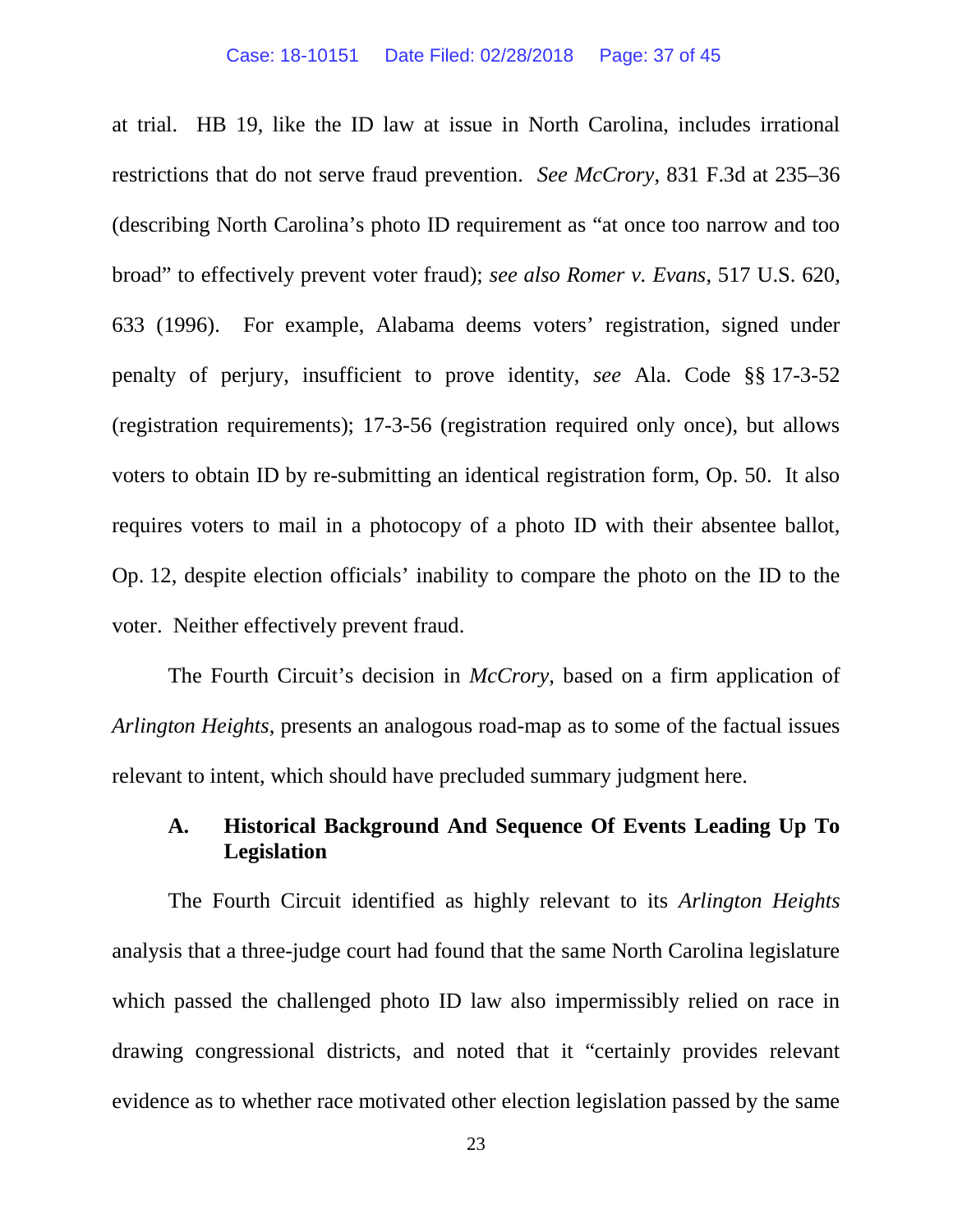legislature." *McCrory,* 831 F.3d at 225 (citing *Harris v. McCrory*, 159 F. Supp. 3d 600, 603–04 (M.D.N.C. Feb. 5, 2016), *affirmed* 137 S. Ct. 1455 (2017)). The Fourth Circuit held that the North Carolina District Court erred in "inexplicably fail[ing] to grapple with that history [of discrimination since the 1980s] in its analysis of Plaintiffs' discriminatory intent claim," and "dismissing examples of more recent official discrimination." *McCrory*, 831 F.3d at 223.

Here, the District Court similarly acknowledged that a three-judge court struck down Alabama's redistricting plan, passed in the same legislative session as HB 19, as predominantly motivated by race, Op. 11 (citing *Ala. Legislative Black Caucus v. Alabama*, 231 F. Supp. 3d 1026, 1033 (M.D. Ala. 2017)), and that the same legislature also passed HB 56, a discriminatory anti-immigration bill supported by legislators who made "prejudiced comments conflating Latinos with illegal immigrants." Op. 10. *See City of Carrollton Branch of NAACP v. Stallings,* 829 F.2d 1547, 1552 (11th Cir. 1987) (reversing summary judgment and considering the sponsor of the challenged law's past racist speech about a different voting bill as circumstantial evidence of discriminatory intent). Yet the District Court erroneously dismissed that evidence as irrelevant. Op. 38 n.3, 43–44

### **B. Legislators Knowledge Of Racially Disparate Impact**

Both the North Carolina and Alabama legislatures had information as to the probable adverse impact of their proposed Photo ID Laws on African American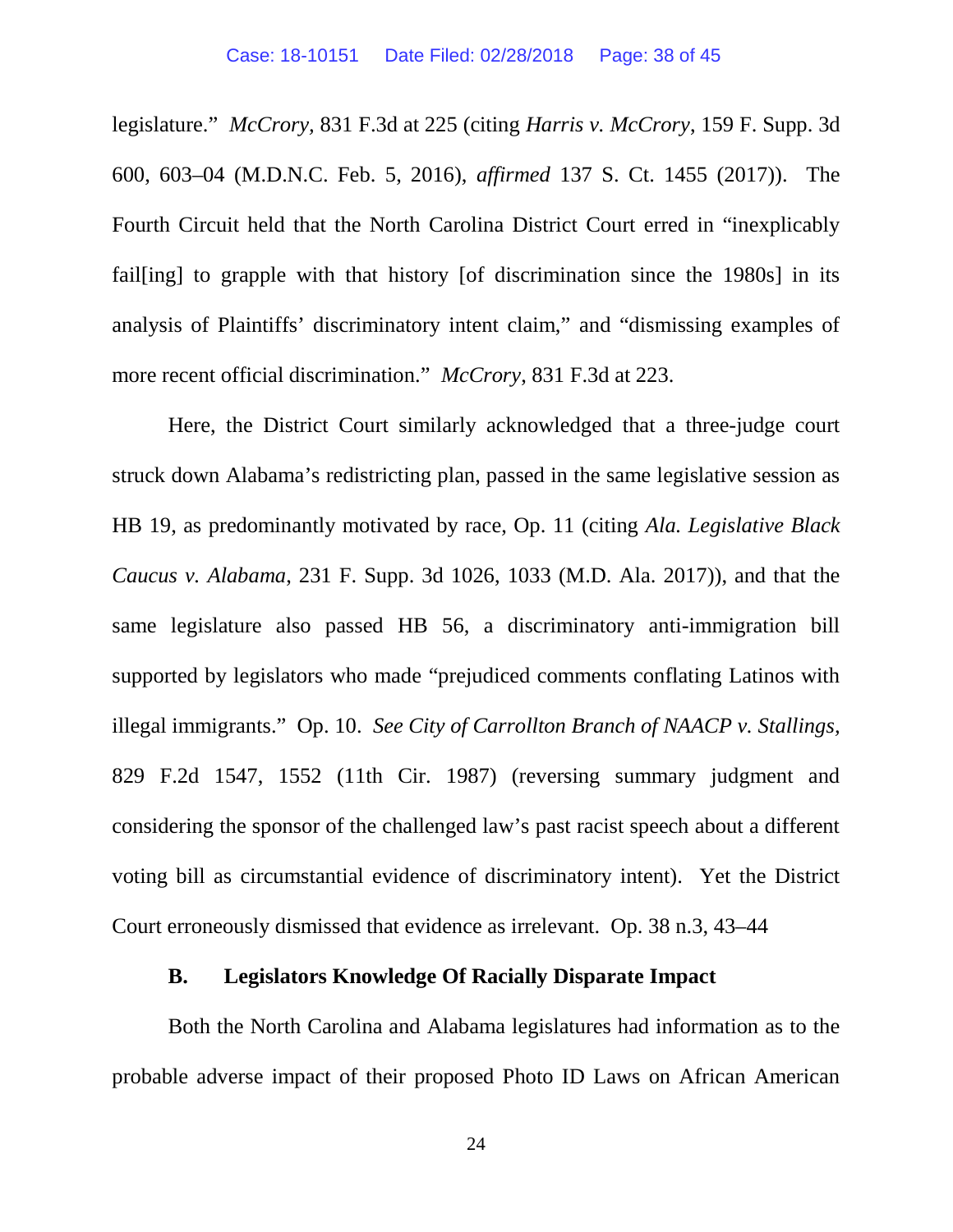voters. *See* Op. 7 ("Between 1995 and 2011, Black legislators and other individuals in Alabama argued at length about how requiring photo ID would disfranchise voters who lack access to vehicles and specifically about the anticipated effect of such requirements on Black voters."). Although the District Court here attempted to downplay that evidence (speculating that Alabama legislators supporting the law may not have believed this information, Op. 44–45.), for purposes of Defendants' motion for summary judgment, the inference should have been drawn in favor of—not against—plaintiffs. *See McCrory*, 831 F.3d at 227–28 (relying on the district court finding that "a reasonable legislator [would be] aware of the socioeconomic disparities endured by African Americans [and] could have surmised that African Americans would be more likely to possess this form of [public assistance] ID."); *see also Hunt,* 526 U.S. at 552 ("[I]n ruling on a motion for summary judgment, the nonmoving party's evidence 'is to be believed, and all justifiable inferences are to be drawn in [that party's] favor.'"); *Wright v. Sumter Cnty. Bd. of Elections & Registration*, 65 Fed. Appx. 871, 872 (11th Cir. 2016) (in a voting rights case "the District Court erred by improperly weighing the evidence and making credibility determinations at the summary-judgment stage").

## **C.** *Shelby County* **And The Timing Of Alabama's Implementation Of The ID Regulations**

Plaintiffs presented evidence that Secretary Bennett "did not issue administrative rules, educate the public, train election officials, issue photo ID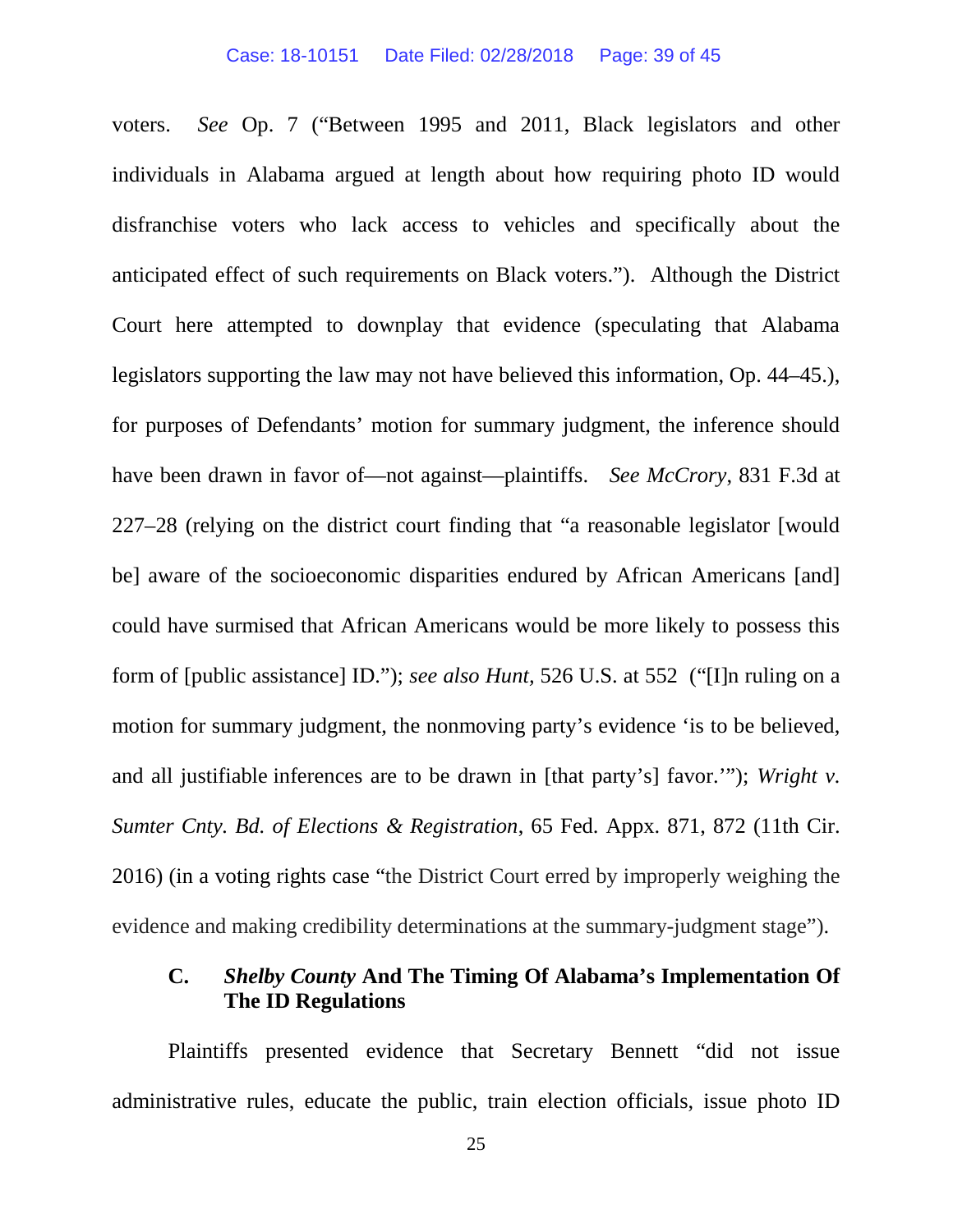cards, or otherwise implement the Photo ID Law before June 25, 2013," because of concerns that implementation of the ID law "would have violated Section 5 of the Voting Rights Act." Op. 11. Those concerns dissipated on June 25, 2013, when the Supreme Court decided *Shelby County v. Holder*, effectively eliminating Section 5's preclearance protections by invalidating the law's coverage formula. 570 U.S. 529, 133 S. Ct. 2612 (2013). The Fourth Circuit addressed the hurried pace to pass voting restrictions immediately after the *Shelby County* decision, and held that "the district court erred in accepting the State's efforts to cast this suspicious narrative in an innocuous light." *McCrory*, 831 F.3d at 228. The District Court made the same error here.

## **D. HB 19 Has An Impact That Bears More Heavily On African Americans**

The Fourth Circuit ruled that "the district court's findings that African Americans . . . disproportionately lacked the photo ID required by [the challenged law], if supported by the evidence, establishes sufficient disproportionate impact for an *Arlington Heights* analysis." *Id.* at 231–232. As described in Section I.C, *supra*, because there was no dispute that in Alabama, African Americans were (and are) less likely than whites to possess a qualifying form of ID, the District Court's findings here have met that standard.

Throughout its opinion, the District Court stressed the various ways that the Secretary of State perhaps attempted to mitigate some of the discriminatory harm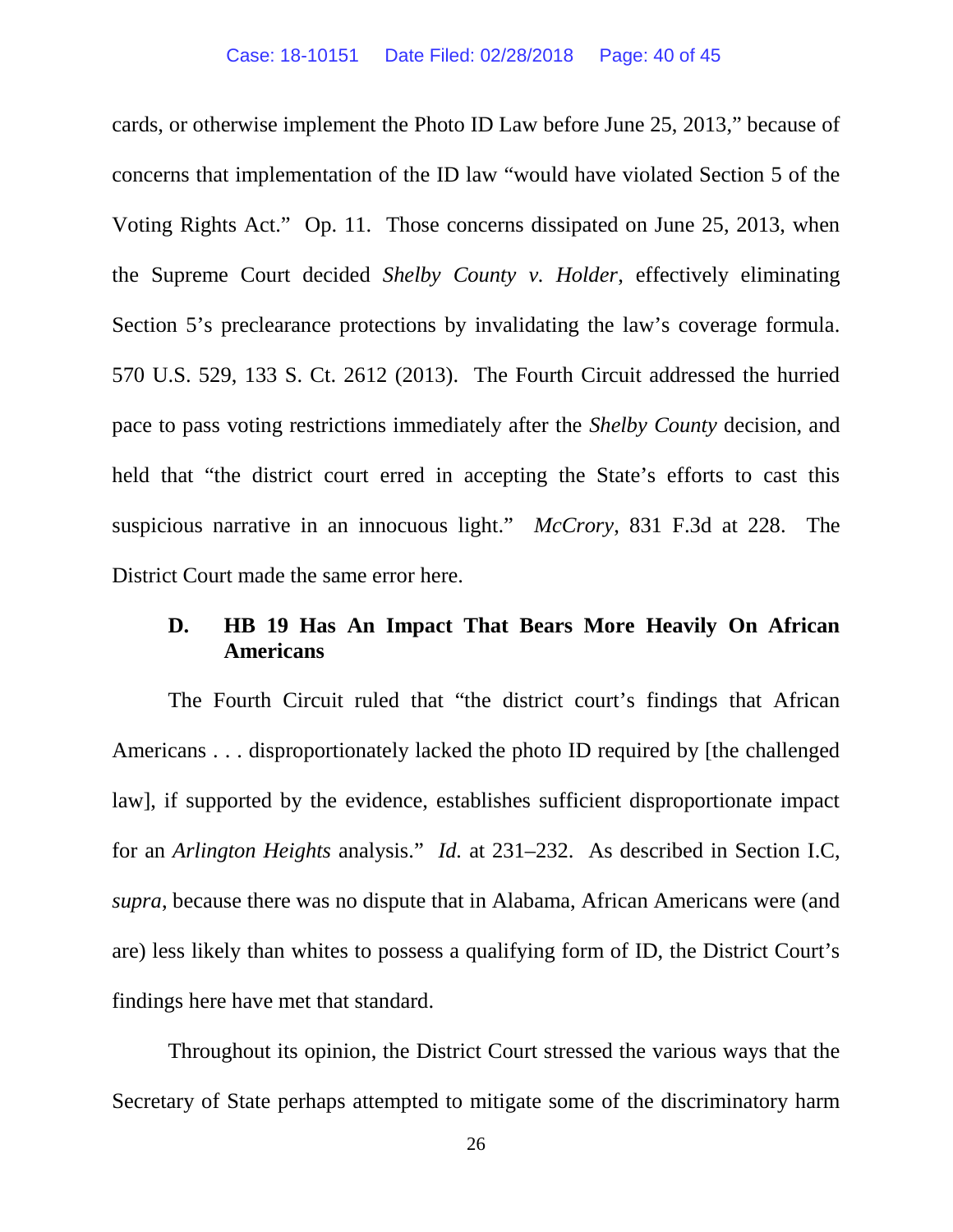#### Case: 18-10151 Date Filed: 02/28/2018 Page: 41 of 45

of the Photo ID Law through accommodations—MOUs with agencies to provide free IDs or underlying documents, home visits, mobile units, and personal intervention to ensure voters get the necessary ID or are able to use the positively identify provision. But the District Court missed the point. It is not Defendant Merrill's intent that is at issue here; it is the Legislature's discriminatory intent.

Moreover, the practical impact of these mitigation efforts must be tested at trial as many of the facts about these programs' effectiveness were in dispute. For example, Plaintiffs offered evidence that the State never publicized the opportunity for house visits and that the option was generally unavailable to the public. Pl.'s Opp'n to Def.'s Mot. for Summ. at ¶ 19, *Greater Birmingham Ministries v. Merrill*, No. 2:15-cv-02193, ECF No. 255. Home visits have been used only five times, including once by a plaintiff after filing this lawsuit, and once at the personal request of a legislator. Similarly, Plaintiffs' evidence also showed that, because the availability of free voter IDs was not publicized, voters believed they must pay for and present underlying documentation to acquire one. *Id.* at ¶ 20. Indeed, the District Court recognized that Defendant Merrill had not offered *any* public education materials on the Photo ID Law in Spanish, rendering the availability of other accommodations effectively useless to voters who could not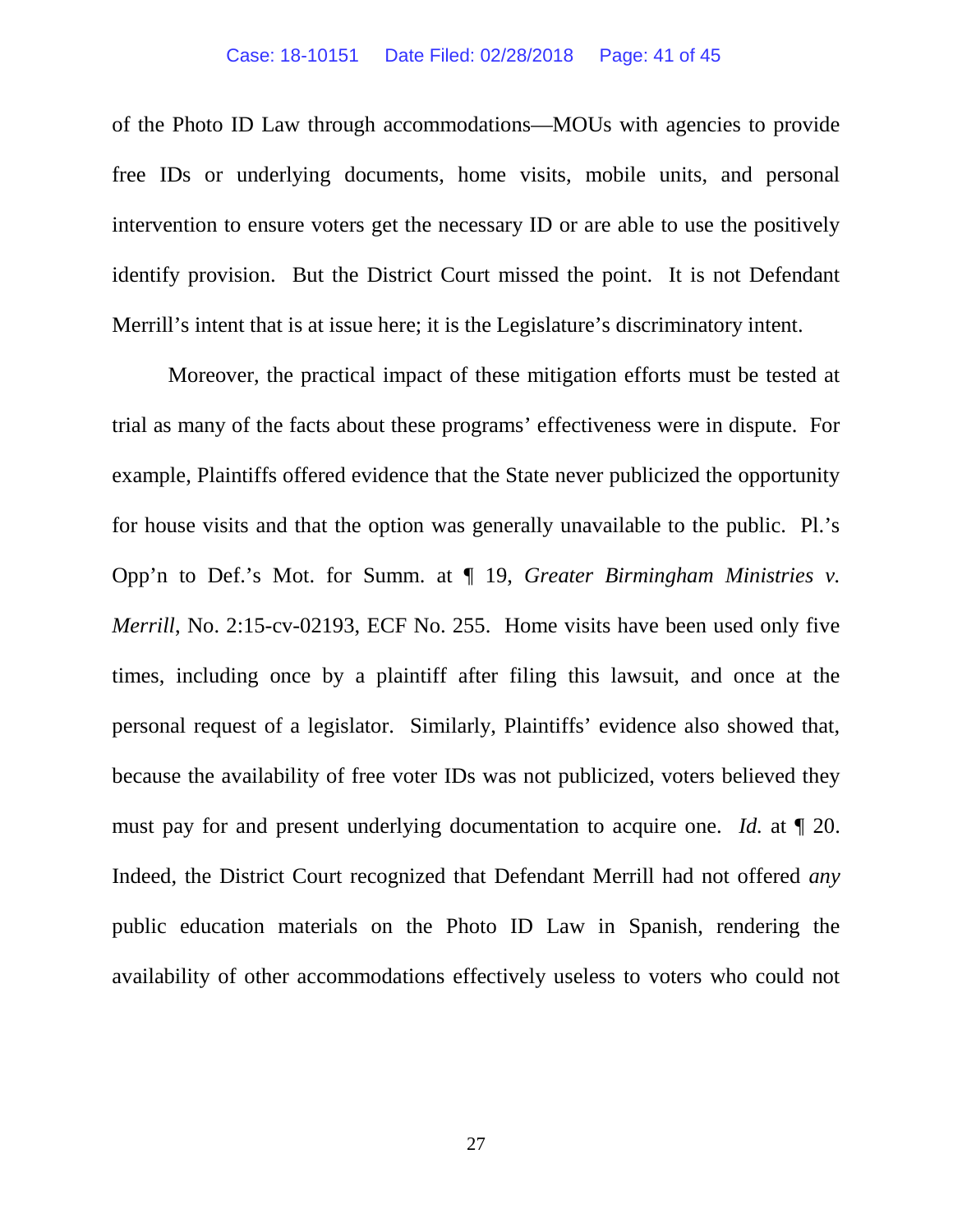access information in their language. Op.  $23<sup>4</sup>$  It is clear that whether or not the Photo ID Law yields discriminatory results depends, in part, on how well the programs designed to provide voters with IDs are publicized and implemented, *Veasey*, 830 F.3d at 256 (holding that "the State's lackluster educational efforts resulted in additional burdens on Texas voters"), and there was substantial evidence that Defendants' education efforts were insufficient.

<sup>&</sup>lt;sup>4</sup> The District Court's discussion of Secretary Merrill's chief of staff's Spanish language skills and his mother-in-law's willingness to translate some materials, Op. 23, demonstrates its failure to apply the appropriate summary judgment standard and its marshaling of every disputed fact in Defendants' favor. There was no evidence that Spanish-speaking voters were made aware of this extremely limited access.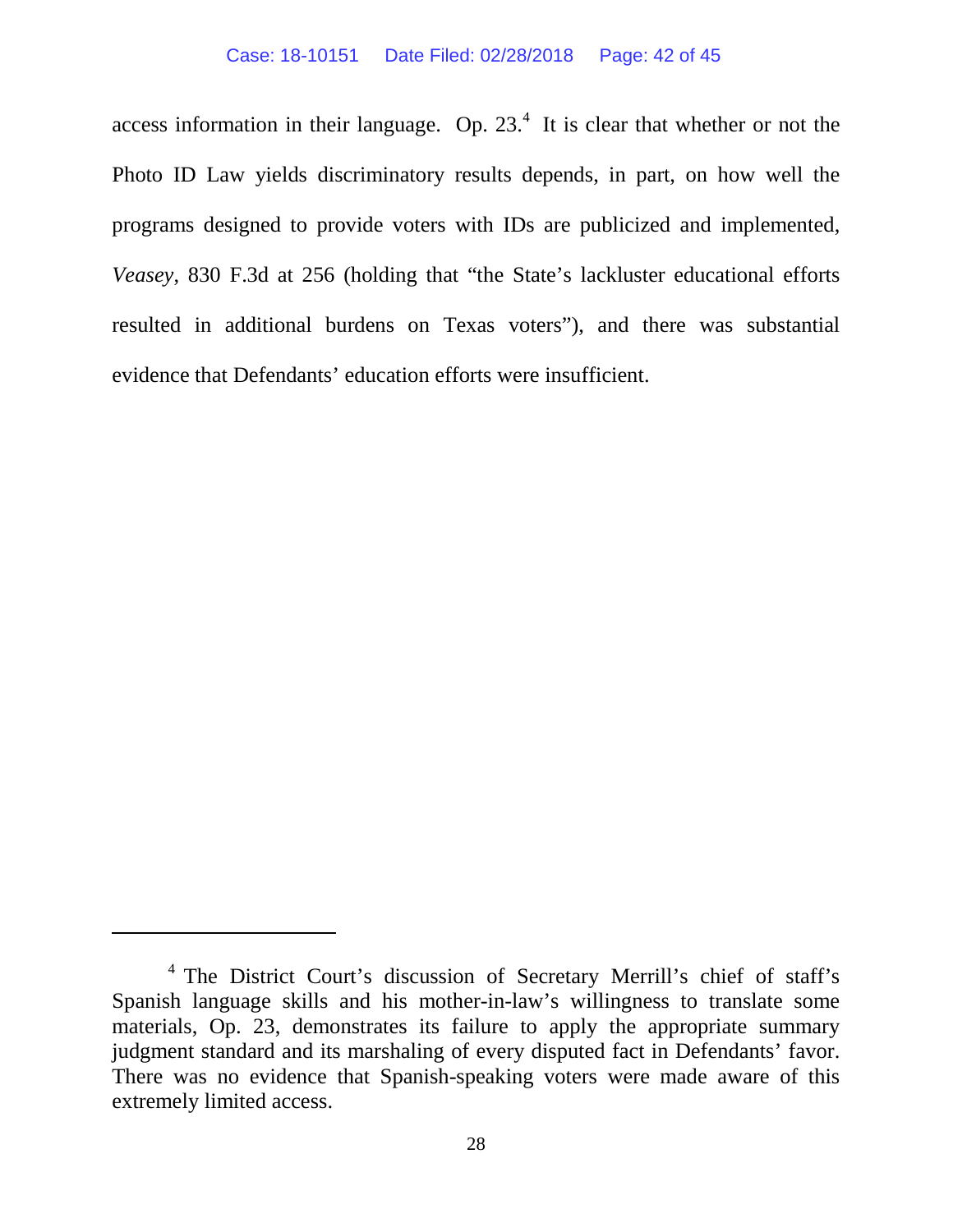## **CONCLUSION**

For the foregoing reasons, *amici curiae* urge this Court to reverse, correct the District Court's fundamental errors in its intent analysis, and remand this matter for trial.

Respectfully submitted on February 28, 2018.

/s/ Danielle Lang Danielle Lang Paul M. Smith CAMPAIGN LEGAL CENTER 1411 K St. NW Suite 1400 Washington, DC 20002 (202) 736-2200

ǂJon Greenbaum \*Ezra D. Rosenberg LAWYERS' COMMITTEE FOR CIVIL RIGHTS UNDER LAW 1401 New York Avenue NW Washington, DC 20005 (202) 662-8345

Julie A. Ebenstein Dale E. Ho AMERICAN CIVIL LIBERTIES UNION FOUNDATION, VOTING RIGHTS PROJECT 125 Broad Street, 18th Floor New York, NY 10004 (212) 549-2500

Randall C. Marshall ACLU FOUNDATION OF ALABAMA, INC. P.O. Box 6179 Montgomery, AL 36106-0179 (334) 420-1741

\*David Newmann HOGAN LOVELLS US LLP 1735 Market Street Floor 23 Philadelphia, PA 19103 (267) 675 4610

Matthew J. Higgins HOGAN LOVELLS US LLP 555 Thirteenth Street NW Washington, DC 20004 (202) 637 5889

\*Application to the Eleventh Circuit pending ǂ Not admitted to the Eleventh Circuit

Counsel for *Amici Curiae*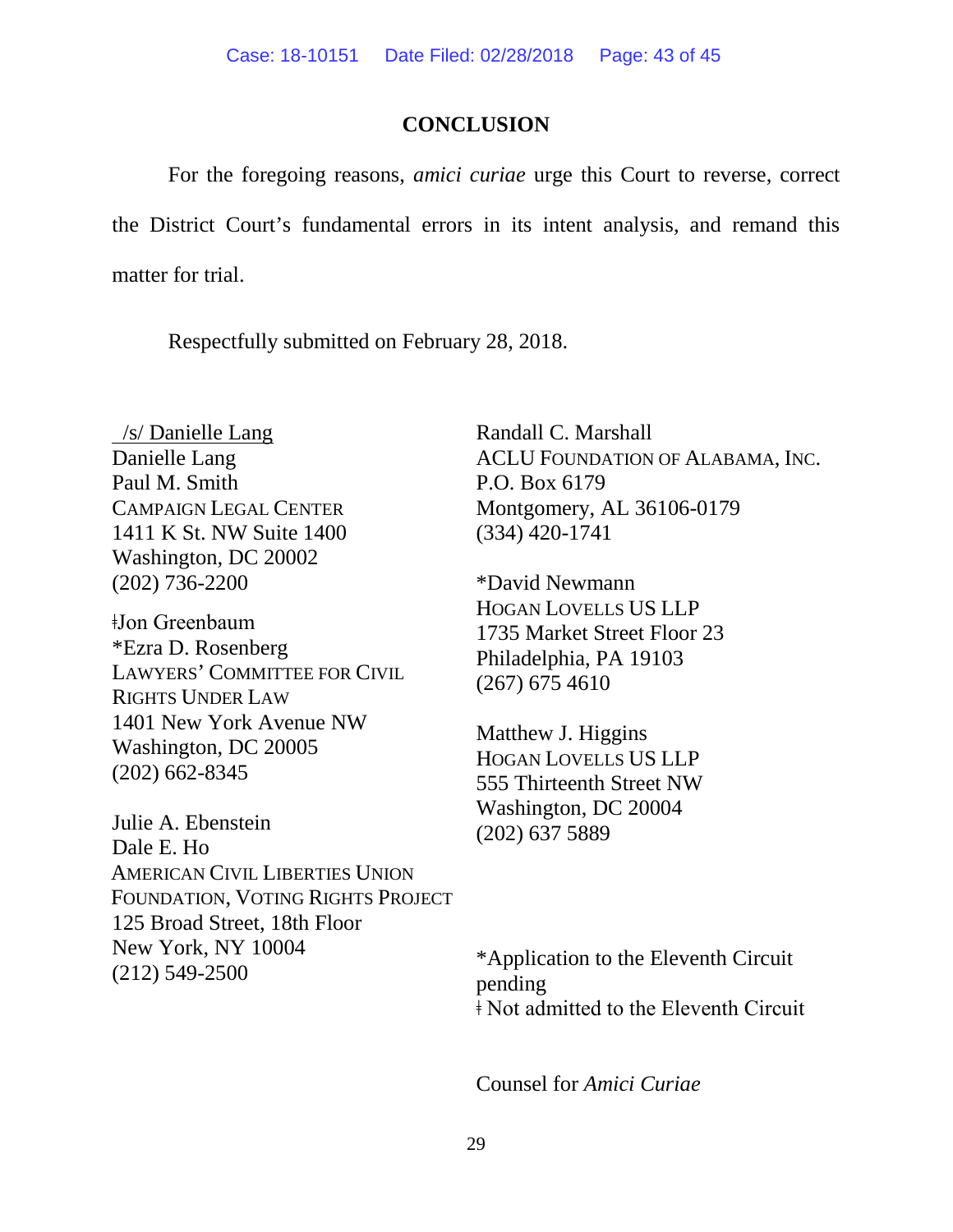# **CERTIFICATE OF COMPLIANCE**

This brief complies with the type-volume limitations of Fed. R. App. P.  $29(a)(5)$  and Fed. R. App. P.  $32(a)(7)(B)$  as the brief contains 6,392 words excluding those parts exempted by Fed. R. App. 32(7)(f) and 11th Cir. Local R. 32-4.

This brief complies with the typeface requirements of Fed. R. App. P.  $32(a)(5)$  and the type style requirements of Fed. R. App. P.  $32(a)(6)$  as this brief has been prepared in a proportionally spaced typeface using Microsoft Word in 14 point Times New Roman font.

> /s/ Danielle Lang Danielle Lang